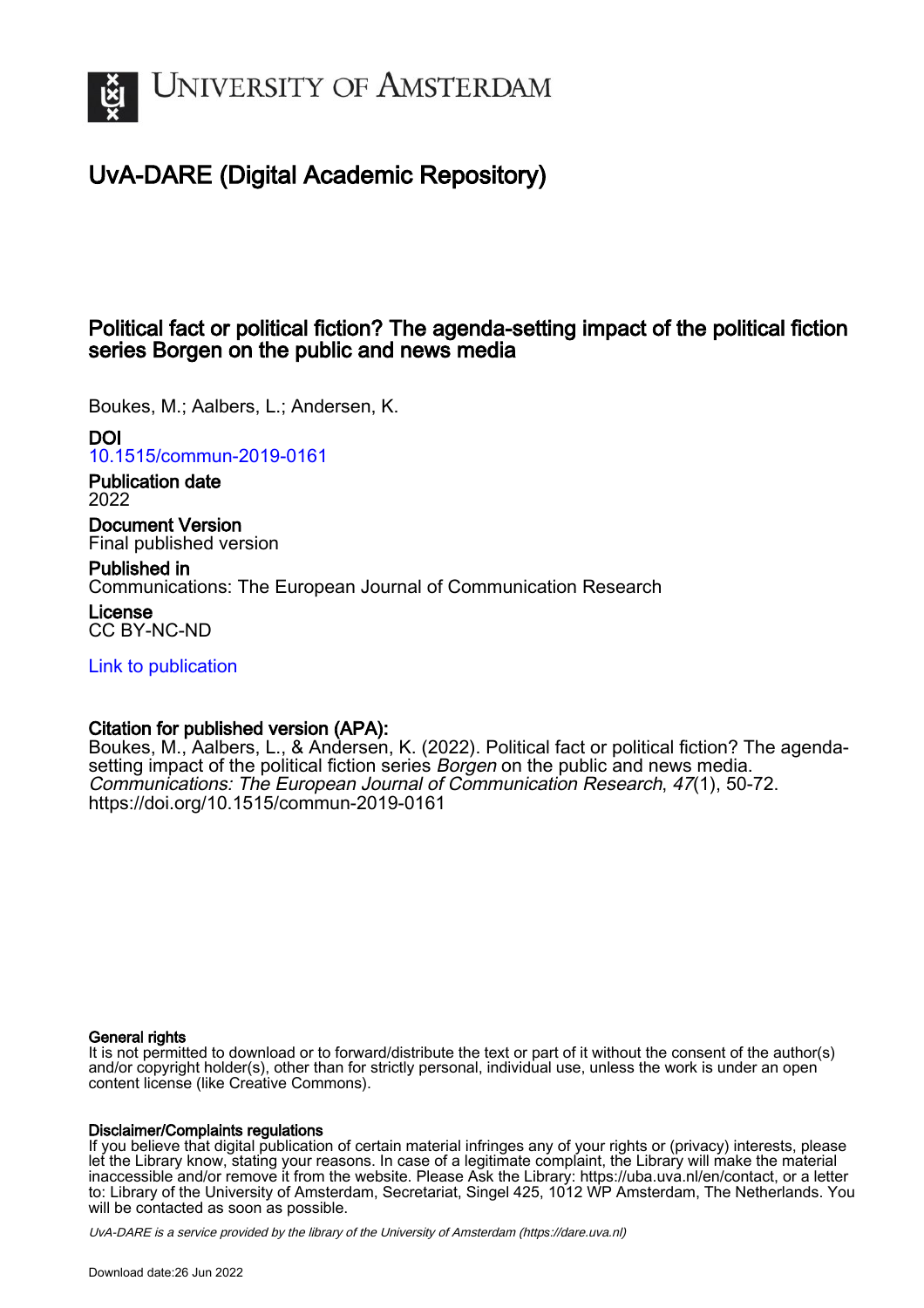a

# Mark Boukes\*, Lotte Aalbers and Kim Andersen **Political fact or political fiction? The agendasetting impact of the political fiction series**  *Borgen* **on the public and news media**

<https://doi.org/10.1515/commun-2019-0161>

**Abstract:** Politicotainment and democratainment are concepts used to identify the relevance of popular culture for citizenship. Among the most prominent examples of these concepts are political fiction series. Merging political facts with fictional narratives, such series provide a unique opportunity to engage the audience with political matters in an entertaining way. But can these series also affect the agenda of the public and the news media? Based on aggregate-level data of Google search queries and news-media content, the current study examines the agenda-setting effects of the political fiction series *Borgen*. Time-series analyses show that only a few *Borgen* episodes affected the public agenda and even fewer the news media agenda. Evidence is also found for negative patterns. Thus, we should be careful not to overestimate the impact of political fiction in terms of agenda-setting effects: It occasionally has agenda-setting effects but more often not.

**Keywords:** agenda-setting, intermedia agenda-setting, political fiction, public agenda, media agenda, time-series analysis, politicotainment, democratainment

## **1 Introduction**

Media consumption is increasingly driven by citizens' inherent content preferences (Prior, 2007), which eventually has caused a growing number of news-disconnected citizens (Blekesaune, Elvestad, and Aalberg, 2012). A range of polit-

**Funding:** This work was supported by the Netherlands Organisation for Scientific Research (NWO) with a VENI grant under project number: 016.Veni.195.123.

**<sup>\*</sup>Corresponding author: Mark Boukes,** Department of Communication Science, Amsterdam School of Communication Research, University of Amsterdam, Amsterdam, The Netherlands, E-Mail: [markboukes@gmail.com](mailto:markboukes@gmail.com).

**Lotte Aalbers,** Graduate School of Communication, University of Amsterdam, Amsterdam, The Netherlands, E-Mail: [lotteaalbers@gmail.com.](mailto:lotteaalbers@gmail.com)

**Kim Andersen,** Centre for Journalism, University of Southern Denmark, Odense, Denmark, E-Mail: [kand@journalism.sdu.dk.](mailto:kand@journalism.sdu.dk)

Open Access. © 2020 Boukes et al., published by De Gruyter. This work is licensed under the Creative Commons Attribution-NonCommercial-NoDerivatives 4.0 International License.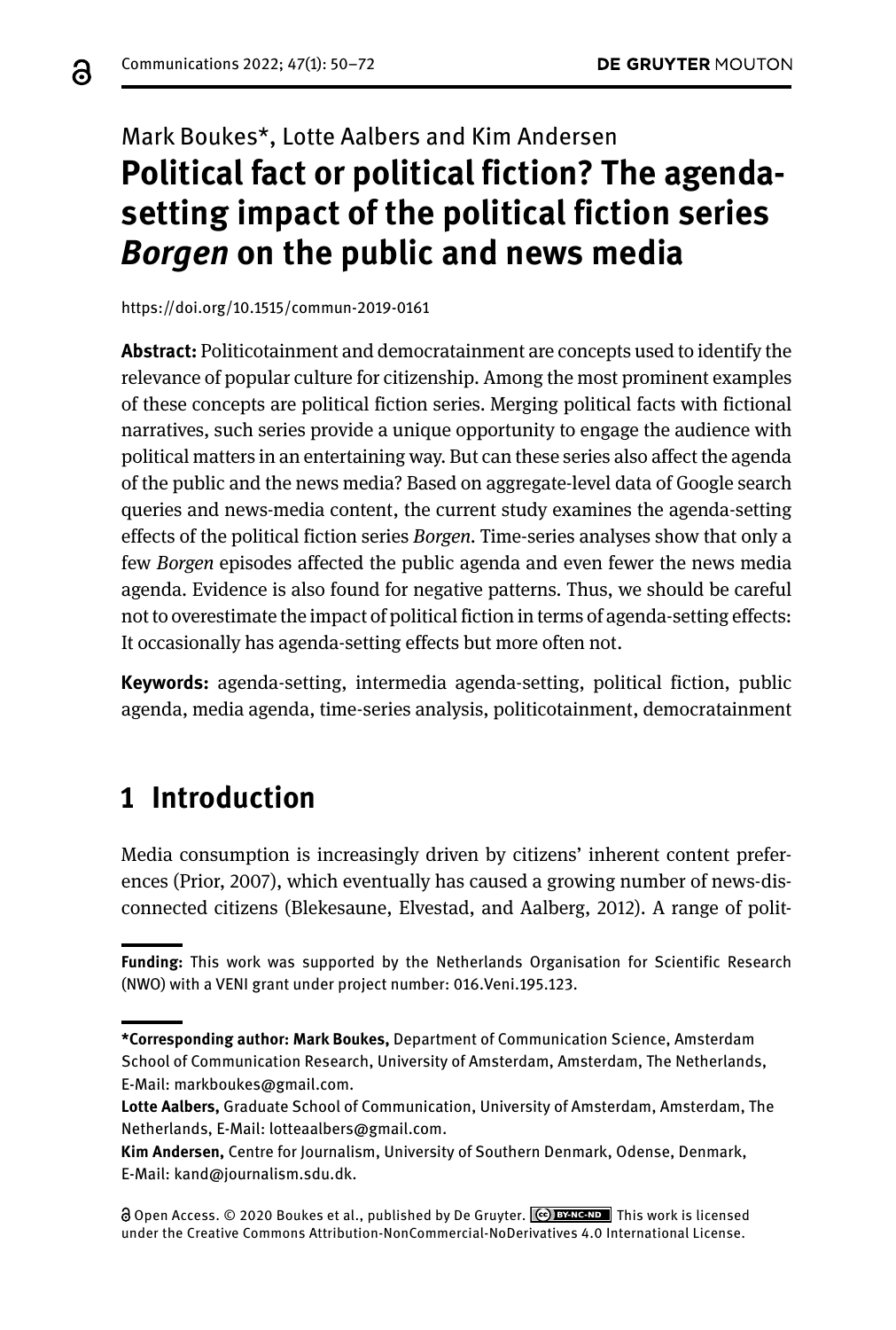ical entertainment genres have stepped in, though, and may reconnect the unengaged audience with the public sphere that they would otherwise drop out from (Riegert, 2007). These developments have been captured in concepts, such as "democratainment" (Hartley, 2004) or "politicotainment"; the latter being defined as "the ways in which politics and political life are interpreted, negotiated and represented by the entertainment industry" (Riegert, 2007, p. 1).

The current study is rooted within the line of literature that claims popular culture has a strong political relevance. This research has demonstrated that political citizenship is also sparked by entertaining media formats (Nærland, 2019; Van Zoonen, 2005). This may, for example, happen through the active interpretation of content and subsequent identity formation (Hermes, 2005) by learning the basic practices of citizenship through entertainment shows (Hartley, 2004), or through the affective processes that are employed by entertainment media (Van Zoonen, 2005). Altogether, popular culture and entertainment encourage an emotional dimension of citizenship that may involve people in politics in a playful manner. This role of infotainment, however, is too often neglected.

Dramatized fiction is a prominent form of political entertainment that may encourage such involvement. It allows audiences to reflect and fantasize about political processes and topics in a pleasurable way (Riegert, 2007; Van Zoonen, 2005). The current study systematically analyzes the content and agenda-setting effects of one of the most prominent political fiction series of the past decades: *Borgen*.

*Borgen* is a textbook example of politicotainment because it exemplifies "that political information and entertainment are not mutually exclusive" (Nitsch, Jandura, and Bienhaus, 2019, p. 18); rather the opposite is true, because *Borgen* has been found to be of the same democratic quality as traditional TV news (Nitsch et al., 2019). *Borgen* was inspired by real political events and had the ambition to adequately reflect the political process (see Baym, 2017). This makes it, potentially, a powerful platform for informing and involving its audience with political matters; indeed, people may perceive it as 'real'.

Making politics salient, interesting, and understandable—due to its compelling narratives—political fiction potentially motivates citizens to become engaged with "real-life" politics (Hoewe and Sherrill, 2019; Van Zoonen, 2007). However, political fiction often presents a non-substantive view of politics by focusing solely on strategy and conflict rather than on policy (Nitsch et al., 2019), which could turn citizens off politics (Cappella and Jamieson, 1997). To assess the realworld impact that the series may have had, we analyze one potential outcome: the agenda-setting effects of its specific episodes on the public agenda and news media agenda. Did the public and the news media pay more attention to a specific topic when this topic was covered in *Borgen*? Of course, agenda-setting is only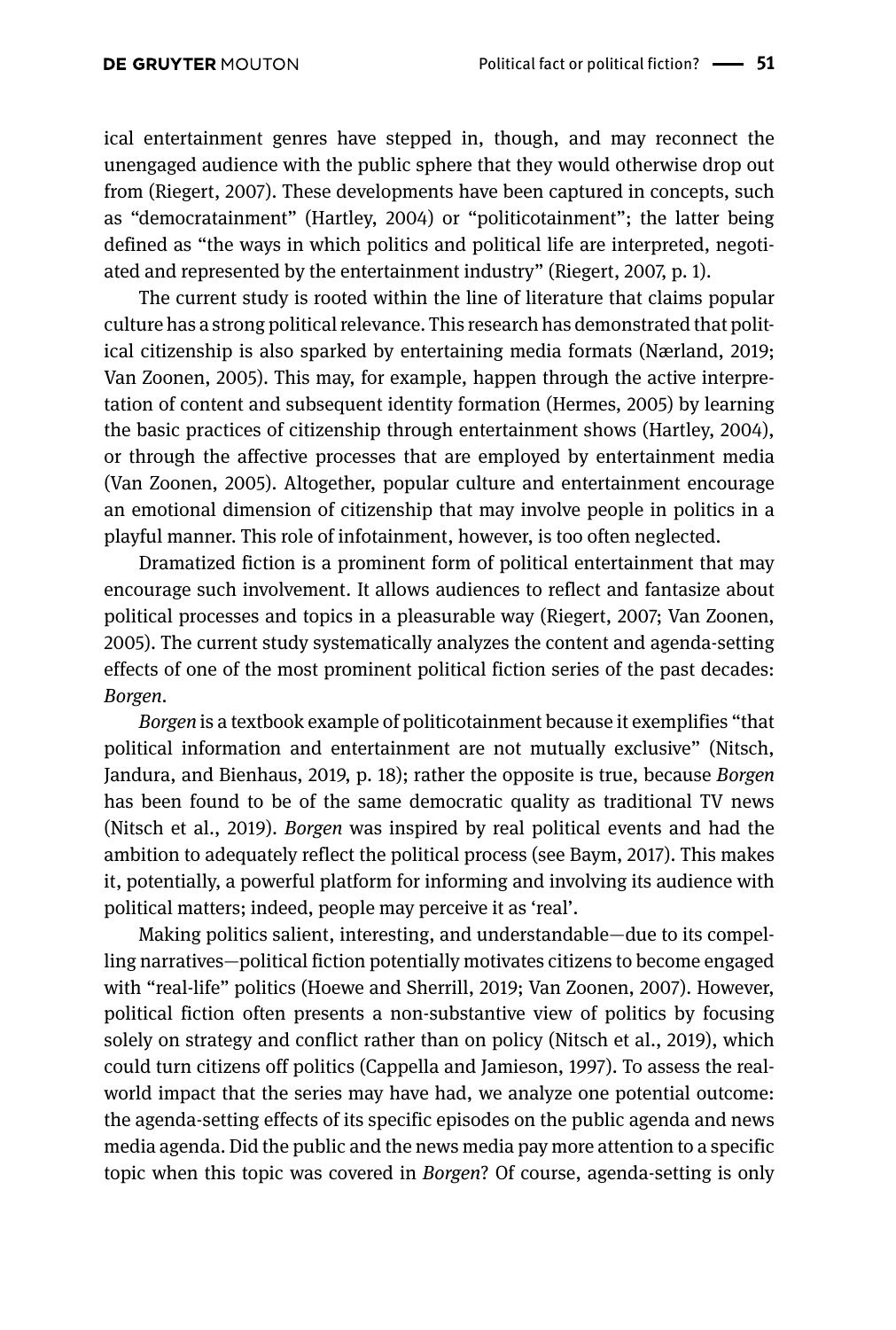one of the many consequences that political entertainment may have. Therefore, we hope that this study will be a stepping-stone for future research to address the impact that fiction—or politicotainment more specifically—may have for democratic citizenship (see, e. g., Doona, 2016; Hermes, 2005; Van Zoonen, 2005).

## **2 Theory**

#### **The genre of political fiction**

Political fiction is characterized by a high degree of political intensity (i. e., featuring political issues and political characters) and a high degree of realism in the portrayal of politics (i. e., taking place in the 'real' Parliament and the current time) (Eilders and Nitsch, 2015). This exactly characterizes *Borgen*, making it a textbook example of the political fiction genre. Birgitte Nyborg is the central character of the series and in that role became the first female Prime Minister in the history of Denmark. Thereby, she is a rare character within the political fiction genre (see, e. g., Holbert et al., 2005; Phalen, Kim, and Osellame, 2012), as the main political figures are "mostly plain men of uncertain age – around 40 or over" (Van Zoonen and Wring, 2012, p. 274).

Simply due to its format, the "fictionalization of politics" requires a presentation that is more manageable and less chaotic than the real world of politicians (Wodak, 2010). In British political fiction, it emerged that the dominant theme is often the working of the political machinery (Van Zoonen and Wring, 2012). So, the stories are usually more framed from a political strategic than from a political substantive perspective. Such non-substantive but strategic views of politics may eventually turn citizens off from politics because this type of framing makes them cynical according to research on regular forms of political communication (Cappella and Jamieson, 1997). A clear example would be the American version of *House of Cards* (Delledonne, 2018).

*Borgen*, instead, provides a more substantive example of political fiction (Nitsch et al., 2019). The reason is that *Borgen* was produced as part of a public broadcasting duty and, therefore, had to "simultaneously entertain and educate, not just in overall concept, but in each episode. For *Borgen* specifically, the goal was to 'explore how power is exercised in Denmark, and translate the knowledge into dramatic form' (Hammerich, 2015, p. 22)" (in Baym, 2017, p. 18). As such, a full-time researcher participated in the writing team to provide factually correct information about actual political processes to the storylines. Given this focus on actual politics, rather than only on the strategy and horse-race that are involved (Nitsch et al., 2019), *Borgen* arguably could have a substantial societal impact.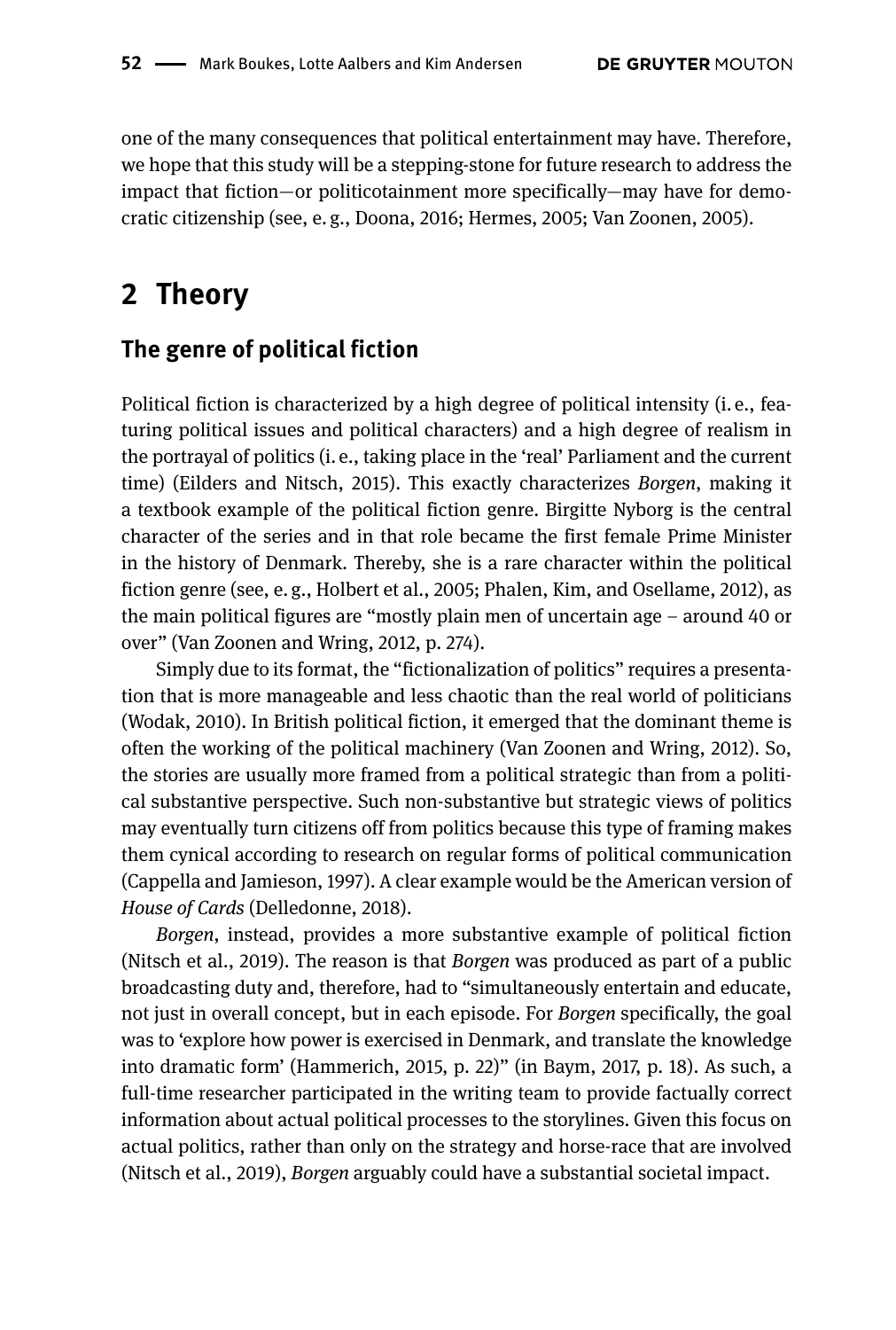#### **Agenda-setting effects of political fiction on the public**

Previous research found that fictional programs influence political attitudes. They do so by weakening the relationship between one's initial political positioning (i. e., ideology) and subsequent policy opinions (Igartua and Barrios, 2012; Slater, Rouner, and Long, 2006), eventually aligning these with the fictional narrative. This has even been demonstrated concerning deep-seated issues such as abortion (Mulligan and Habel, 2011), the death penalty (Mutz and Nir, 2010; Slater et al., 2006), and gender norms (Swigger, 2017). The question remains whether other effects known from political communication research also apply to content consisting of *explicitly* fictional narratives. We investigate this potential regarding agenda-setting theory. Almost cliché, research has shown that

*The press is significantly more than a purveyor of information and opinion. It may not be successful much of the time in telling people what to think, but it is stunningly successful in telling its readers what to think about* (Cohen, 1963, p. 13)

Following (first-level) agenda-setting theory, people take increasing amounts of media attention as a cue for which topics are pressing at the moment (McCombs, 2005). But does this also apply to the saliency of topics in explicitly fictional television programming?

Agenda-setting theory, traditionally, assumes that public opinion regarding which issues are societally relevant is partly determined by how prominent topics are on a consonant media agenda (McCombs and Shaw, 1972): When topics are salient within a wide range of news media, this is likely to reach a large share of the population and may thus have an aggregate-level effect on the public agenda. One may question whether one fiction series (or individual episodes of it) is able to exercise an agenda-setting effect similar to a consonant media agenda. Research has shown that the film *The Day After*, by itself, increased public salience of nuclear war after its broadcast (Feldman and Sigelman, 1985). Similarly, two satire episodes determined the public agenda of the Transatlantic Trade and Investment Partnership (TTIP) in the Dutch context (Boukes, 2019). These examples have in common that they had a large audience share and, thus, could also reach a large share of the national population. Within the Danish context, *Borgen* was also very popular and attracted about 1.5 million viewers to every episode according to TNS Gallup TV-meter statistics: This is equal to 27 % of the Danish population (total 5.6 million at that time). With such a large audience base, the show could in theory have a substantial agenda-setting impact.

The persuasive influence of fictional narratives has theoretically been explained using three processes, which are important to mention when trying to analyze its effect—but are beyond the scope of this manuscript's empirical endeavor. First,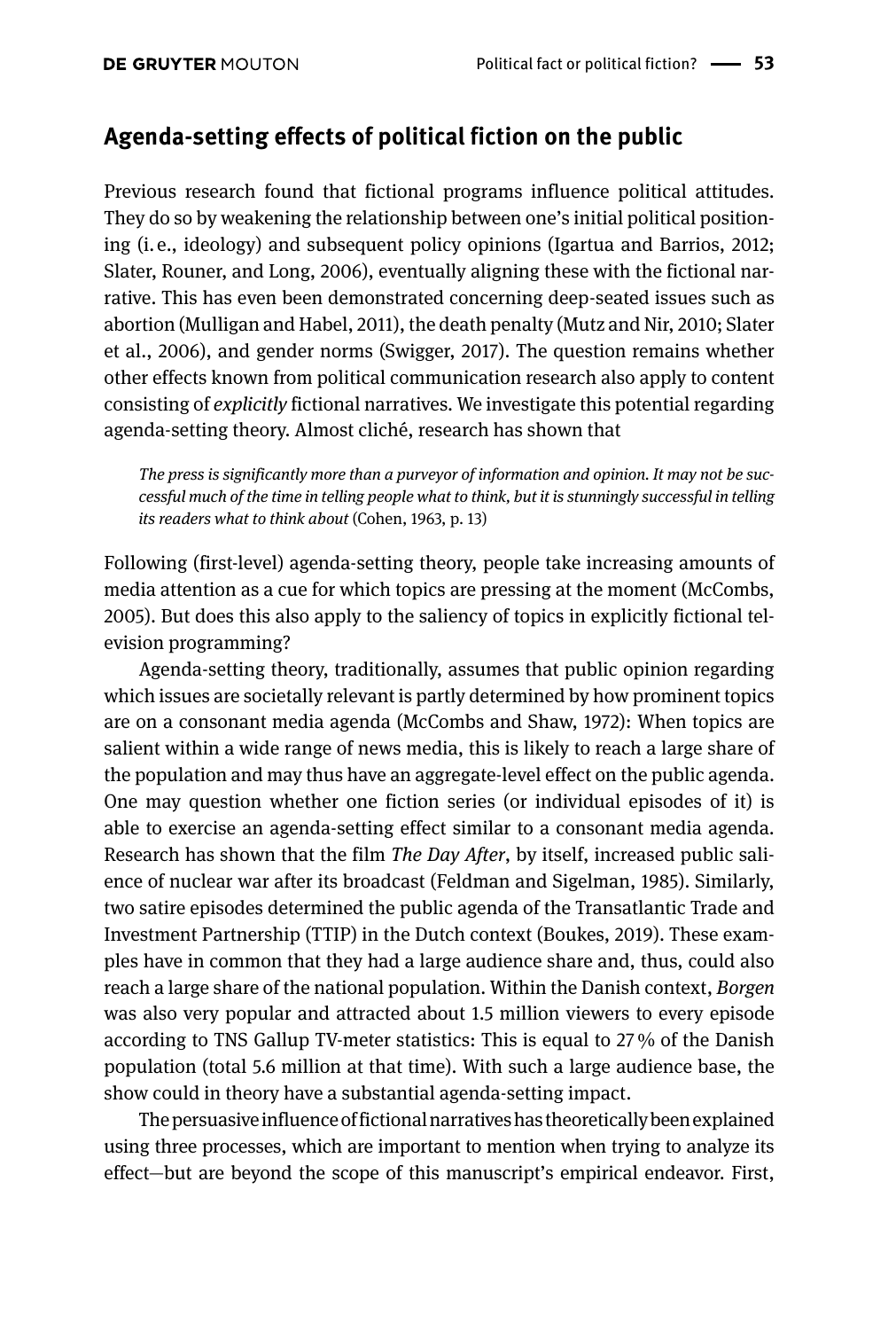fiction's tendency to cause *identification* with the characters would increase the likelihood that viewers adjust their opinions to align with the narrative's message (Igartua and Barrios, 2012; Mutz and Nir, 2010). Second, fictional programming absorbs its viewers into the content through *transportation* (Hoewe and Sherrill, 2019; Slater and Rouner, 2002), which causes viewers to produce less resistance and more acceptance of what they see (Green and Brock, 2000; Moyer-Gusé, 2008). Third, the audience of fiction programs tends *to believe* that what they see is to a certain degree an accurate reflection of reality (Liebes and Katz, 1986). These shows, accordingly, inspire thoughts and conversations about real-world politics (Peters, 2015; Van Zoonen, 2007) and help to make sense of political processes (Van Zoonen, 2005). Consequently, fictional narratives are integrated into real-world knowledge and may have long-term persuasive effects (Appel and Richter, 2007).

Lacking a clear boundary (in content *and* in people's minds) between fiction and reality, it seems likely that these processes may evoke agenda-setting processes. By portraying political issues in a dramatic manner, citizens may be guided to believe that the topics depicted in fictional shows should be topics of major public importance and, therefore, belong at the top of the agenda. The claim has often been made that *Borgen* would open the door for the first 'real' female PM of the country (Baym, 2017): Only one year after its first season, Helle Thorning-Schmidt was elected as the 26<sup>th</sup> Prime Minister of Denmark. The current study examines whether the specific topics raised in *Borgen* episodes indeed determined which issues Danish people considered to be of increasing public importance.

Besides anecdotal evidence, there is a theoretical reason to expect that the public agenda would be influenced by *Borgen*. The series committed itself to a realistic portrayal of the political process (Baym, 2017)—and people were aware of this—which makes it unlikely that audiences drew a firm line between the program's content and their perceptions of reality. Due to this perceived realism of a fictional series (Holbert et al., 2003; Mulligan and Habel, 2013), viewers may incorporate what they learn from the series into their ideas of public importance. Moreover and because of its realistic portrayal, the series has the potential to provide the audience with provocative information that could shift their attention towards an issue (Feldman and Sigelman, 1985; Holbrook and Hill, 2005). This information will mostly be wrapped in a dramatic package, which potentially evokes concern and worry about the fictionalized real-world topics (Feldman and Sigelman, 1985; Holbrook and Hill, 2005). Accordingly, we expect:

H1: *Borgen* episodes focusing on a specific political topic cause higher public salience of that topic.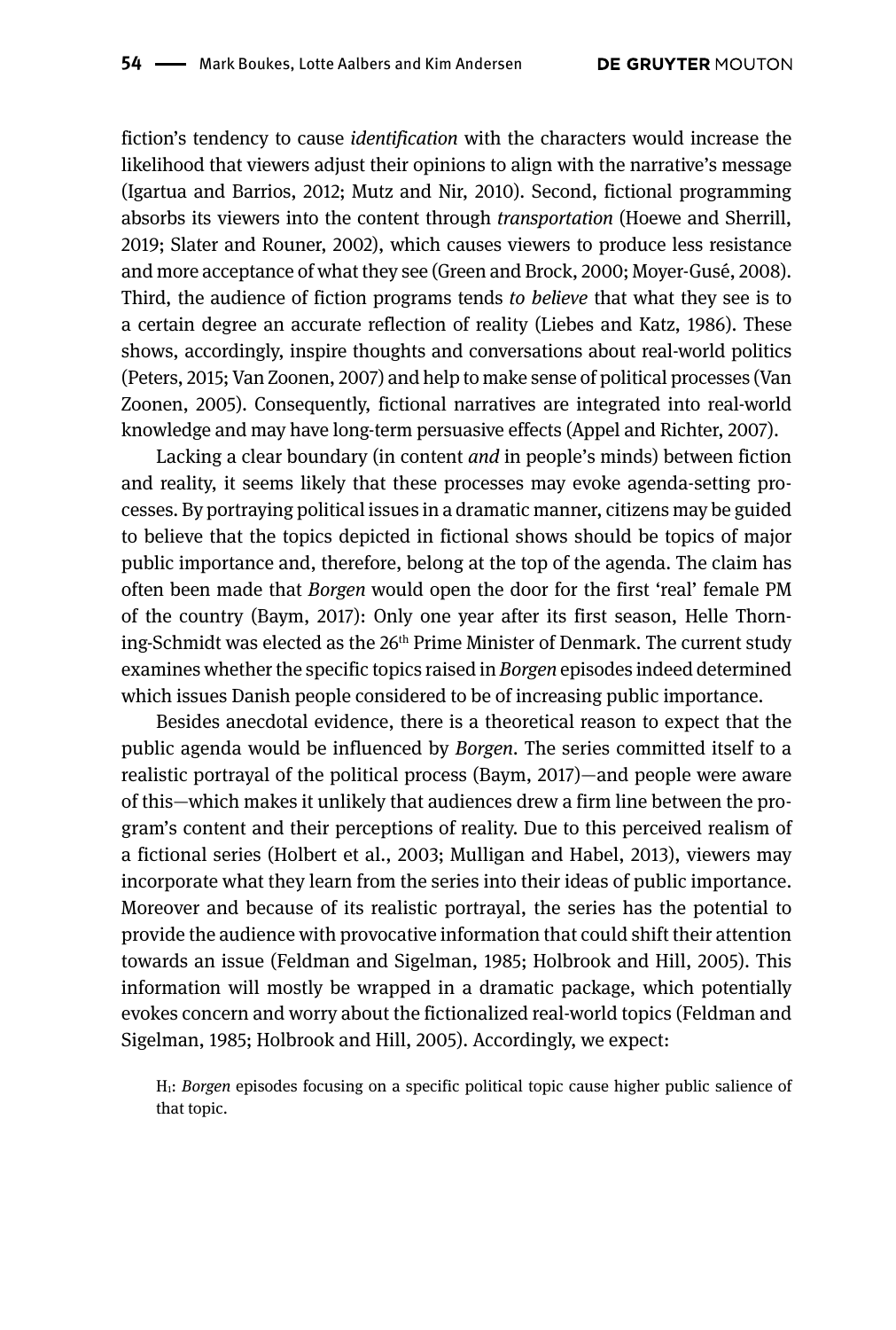### **Intermedia agenda-setting effects of political fiction on the news media**

Not only may *Borgen* influence the *public*'s perception of which topics are important; arguably, intermedia agenda-setting processes could also affect the agenda of regular news media. Intermedia agenda-setting was originally conceptualized as the transfer of issue-salience across journalistic media (McCombs, 2004). In particular, high-profile or elite newspapers have been found to guide the topic selection of other news media (Reese and Danielian, 1989; Vliegenthart and Walgrave, 2008). The reason for journalists to follow the agenda of other news media is both economic (i. e., less costly to produce follow-up stories than to discover new stories) as well as socio-psychological (Harder, Sevenans, and Van Aelst, 2017) because journalists look at their peers when making the rather arbitrary decision about which stories are newsworthy and which are not.

However, there is no theoretical reason to exclude the possibility that journalists would only look at *journalistic* productions when deciding what to report. Previous research, for example, also revealed that journalists are susceptible to cover issues that were salient in political blogs (Meraz, 2011), political advertising (Boyle, 2001; Roberts and McCombs, 1994), and politicians' social media posts (Conway, Kenski, and Wang, 2015). These political forms of expression, nevertheless, are still reflections of actual political processes. As such, topic attention from these non-journalistic sources may function as *trigger events* leading to more news coverage of the specific topic due to changing journalistic selection criteria, meaning that more attention is given to the topic that was "triggered" (Kepplinger and Habermeier, 1995). The question remains whether television shows that are explicitly fictional also have such an intermedia agenda-setting effect.

Journalists may experience discomfort when the serious is intertwined with entertainment (Carlson and Peifer, 2013); after all, they see it as their job to separate fact and fiction. Nevertheless, previous research has demonstrated that fiction may still function as trigger events and inspire news media to cover certain issues: A convincing example is the movie *Schindler's List* that increased the amount of news coverage on Holocaust-related topics (Soroka, 2000). Similarly, journalists have been shown to explicitly use and take up fictional actors or topics in their reporting of non-fictional issues (Tenenboim-Weinblatt, 2009). The agenda-setting influence of *Borgen,* in particular*,* may be more likely than in other fiction shows because of the serious effort that is invested in creating accurate reflections of Danish politics (Baym, 2017)—journalists may take this into account and feel less of the discomfort they normally experience when dealing with politicotainment (Carlson and Peifer, 2013). We therefore expect that *Borgen*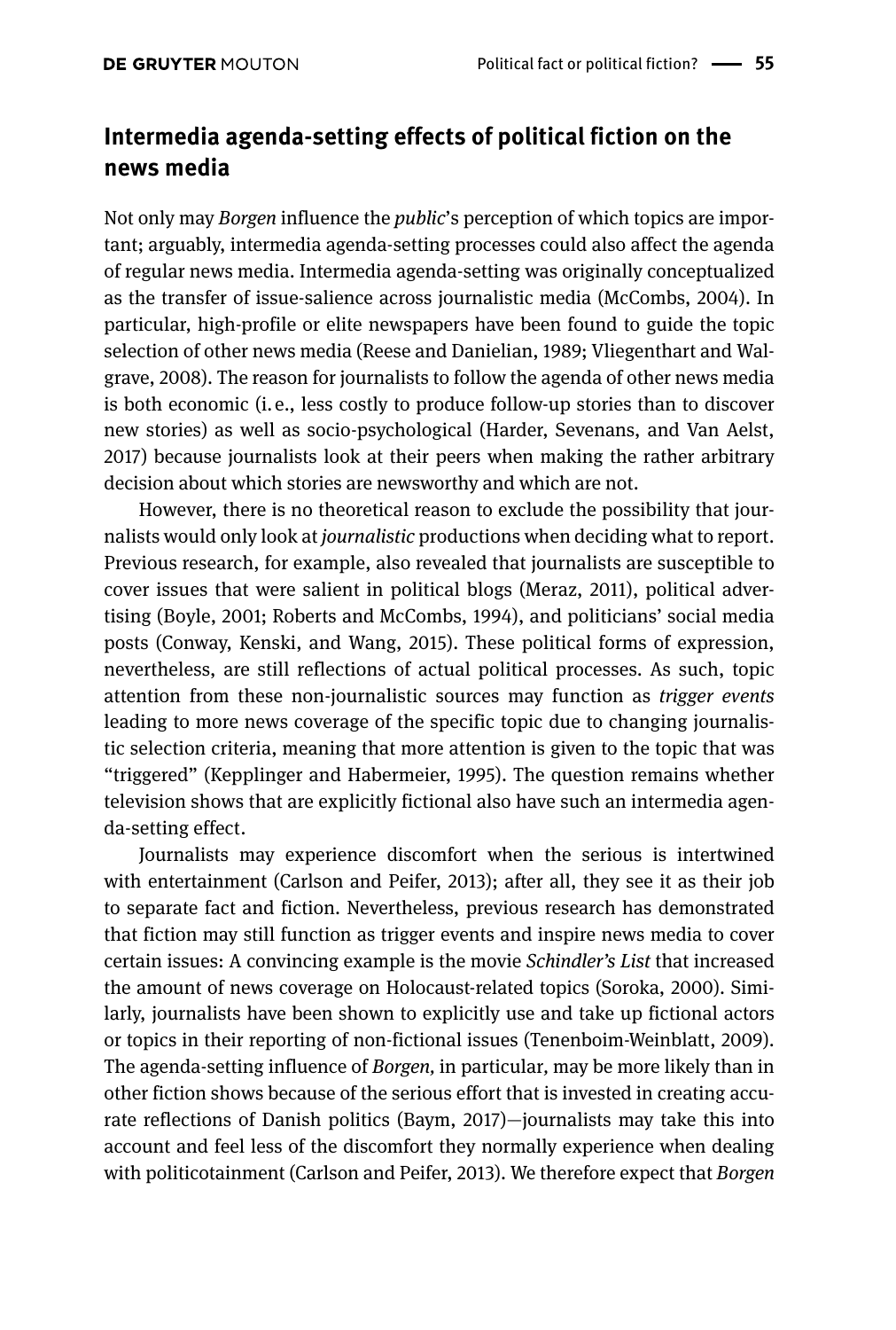may have encouraged the news media to cover specific topics that were the main topics in its episodes:

H2: *Borgen* episodes focusing on a specific political topic cause a higher news media salience of that topic.

#### **Agenda-setting with fiction: Topic conditionality**

Agenda-setting effects by entertainment, plausibly, are more the exception than the rule: Previous studies, rightfully, show the *potential* of infotainment to determine the agenda (Boukes, 2019; Soroka, 2000), but cannot test whether such effects occur more generally and in all instances. A general influence, however, seems unlikely because agenda-setting effects are conditional on one important factor: unobtrusiveness. Agenda-setting is most likely to occur for topics that are not yet well-known (Maurer and Holbach, 2016; Watt, Mazza, and Snyder, 1993). This squares well with findings that the effects of fiction would be strongest among citizens who are least knowledgeable about a topic (Cao, 2015; Feldman and Sigelman, 1985)—for them it is more unobtrusive. To gain more insight into the characteristics of issues that determine whether political fiction can have agenda-setting effects, we analyze the full range of *Borgen* episodes to examine how frequently and for which specific topics agenda-setting occurred:

RQ1: Which political topics in *Borgen* episodes have caused (a) greater public salience and (b) greater news media salience of that topic?

### **3 Method**

To analyze the agenda-setting impact of *Borgen*, three types of data were collected. First, the main topics in *Borgen* episodes were detected and, subsequently, the prominence of these topics was measured on the public and media agenda, respectively. Both agendas were constructed using weekly data from a period of six months before the individual episode and six months after its screening thus, a total of 52 weeks (i. e., observations) per episode/topic combination were analyzed.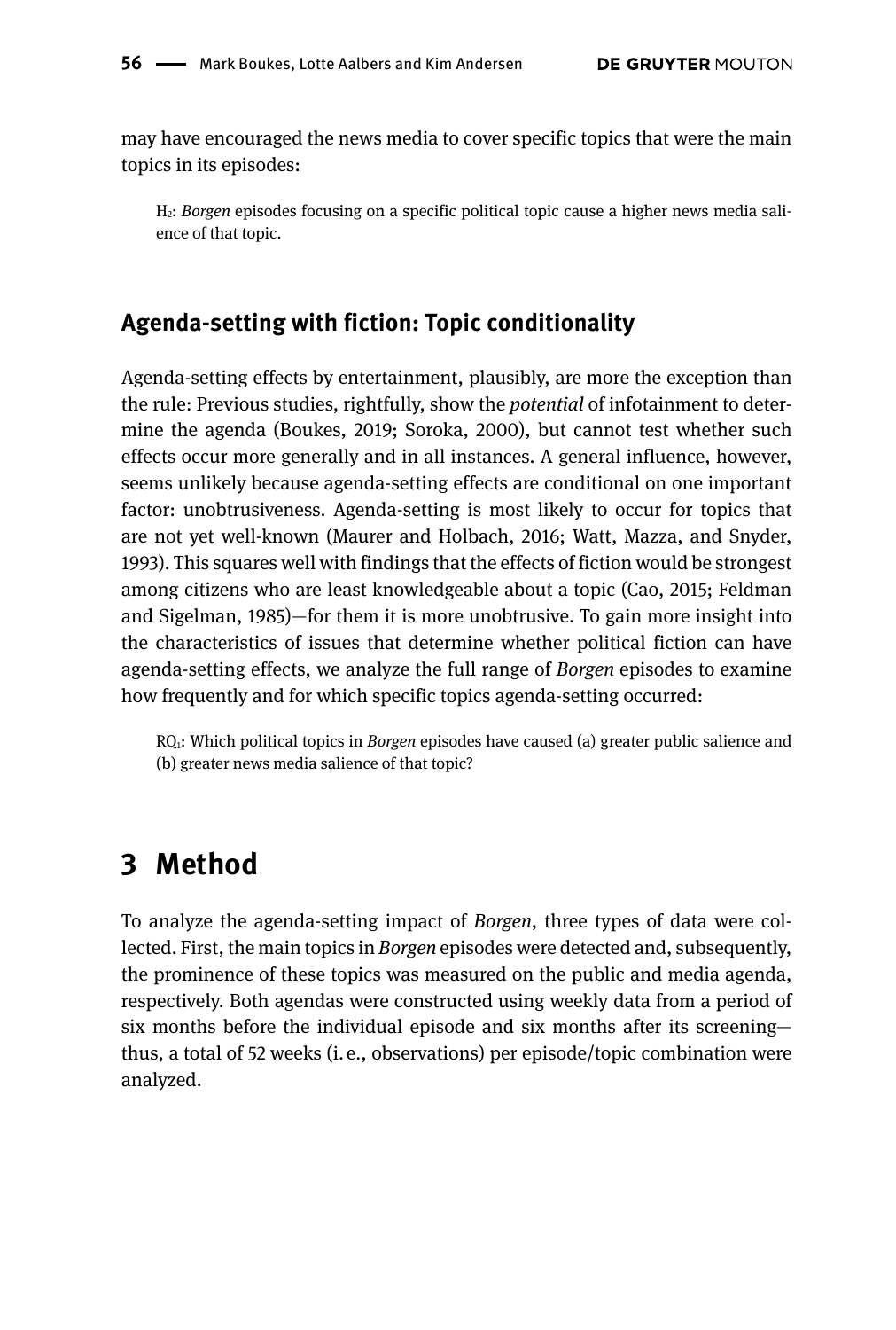#### **Main topics in Borgen episodes**

All 30 episodes broadcast between 2010 and 2013 (i. e., three seasons of 10 episodes each) were analyzed individually to determine their main political topic. Rather than using a pre-determined list of topics, an open-ended question was used to describe the main topic with keywords that people would most likely use when trying to find more information about this topic online. The eventual list of topics was verified by a native speaker who was familiar with the television

|                | Season 1                                                                                       | Season <sub>2</sub>                        | Season 3                                       |
|----------------|------------------------------------------------------------------------------------------------|--------------------------------------------|------------------------------------------------|
|                | Episode Main topic                                                                             | <b>Main topic</b>                          | <b>Main topic</b>                              |
| 1              | Government fraud                                                                               | Danish soldiers in Afghanistan             | Leadership election                            |
|                | (Regeringssvindel)                                                                             | (Danske soldater i Afghanistan)            | (Formandsvalg)                                 |
| $\overline{2}$ | Immigration                                                                                    | <b>European Commission</b>                 | New party                                      |
|                | (Invandring)                                                                                   | (Europa-Kommissionen)                      | (Nyt parti)                                    |
| 3              | <b>Budget bill</b>                                                                             | Early retirement                           | Integration                                    |
|                | (Finanslov)                                                                                    | (Førtidspension)                           | (Integration)                                  |
| 4              | Greenland                                                                                      | Somalia piracy                             | Animal welfare                                 |
|                | (Grønland)                                                                                     | (Somaliske pirater)                        | (Dyrevelfærd)                                  |
| 5              | <b>Gender equality</b>                                                                         | Green growth                               | Prostitution                                   |
|                | (Ligestilling mellem kønnene)                                                                  | (Grøn vækst)                               | (Prostitution)                                 |
| 6              | Extradition                                                                                    | Age of criminal responsibility             | Espionage                                      |
|                | (Udlevering)                                                                                   | (Den kriminelle lavalder)                  | (Spionage)                                     |
| 7              | Security and Intelligence<br>Service<br>(Politiets Efterretningstjeneste) (Fredsforhandlinger) | Peace negotiations                         | <b>General election</b><br>(Folketingsvalg)    |
| 8              | <b>Scandals Danish government</b><br>(Skandale i den danske<br>regering)                       | Peace negotiations<br>(Fredsforhandlinger) | <b>Education reform</b><br>(Uddannelsesreform) |
| 9              | Corruption                                                                                     | Health-care reform                         | Economic policy                                |
|                | (Korruption)                                                                                   | (Sundhedsreform)                           | (Økonomisk politik)                            |
| 10             | Ministerial reshuffle                                                                          | <b>Female PM</b>                           | Coalition government                           |
|                | (Ministerrokade)                                                                               | (Kvindelig statsminister)                  | (Koalitionsregering)                           |

**Table 1:** Main political topic and accompanying search term per *Borgen* episode.

*Note.* Grey shaded boxes represent politically substantive main topics. Exact search terms (in Danish) are presented in parentheses.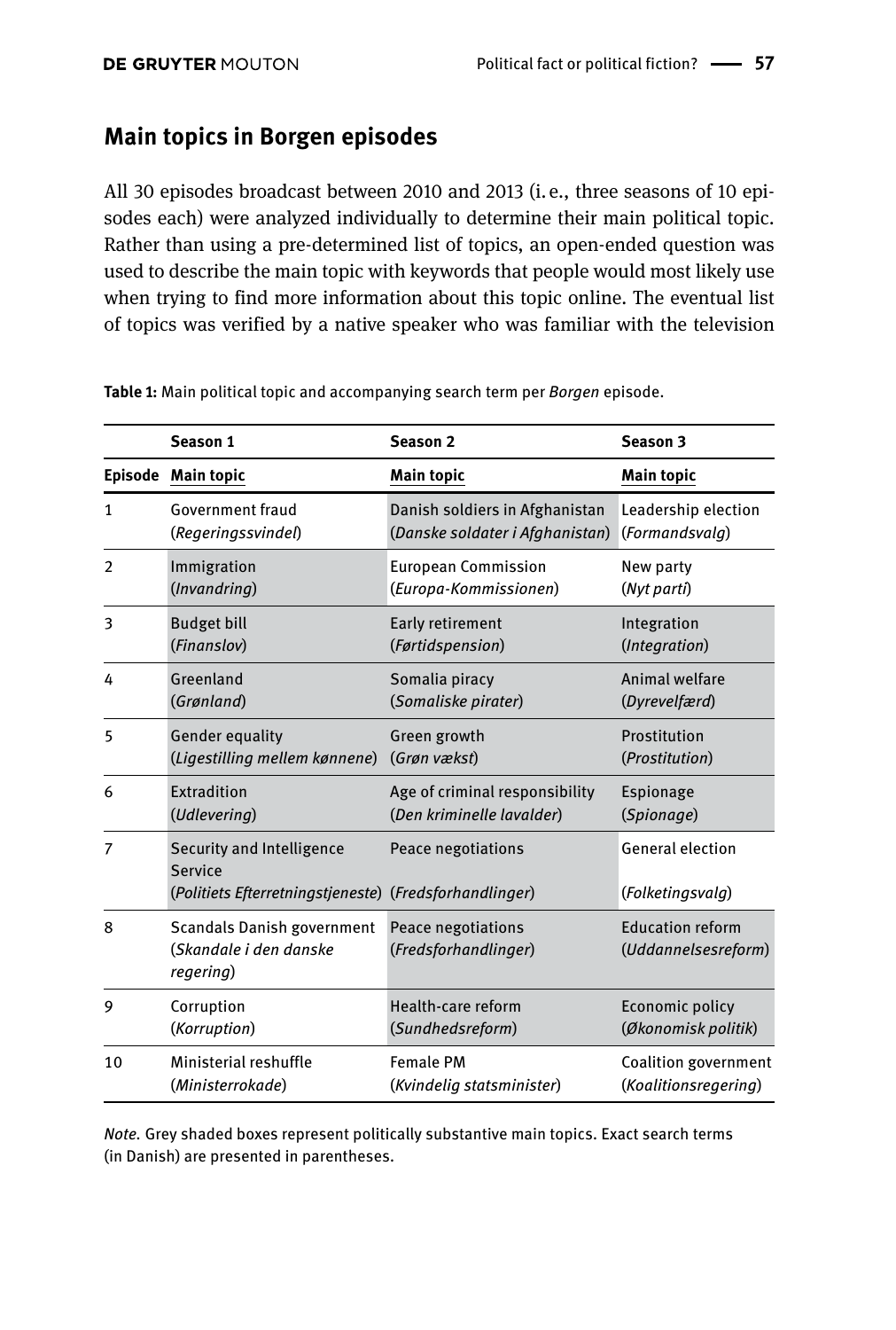series and with the Danish political context. Table 1 gives an overview of the main political topics that were covered in the *Borgen* episodes. Notably, more than half (67 %, shaded in grey in Table 1) of the episodes focused on a topic that can be characterized as politically substantive, which corresponds to the conclusion of Nitsch et al. (2019) regarding the democratic quality of *Borgen.*

#### **Public agenda**

*Google* search query data were used as a measurement of the *public agenda*. Whereas public agenda-setting has previously been investigated using survey research, recent investigations have shown that *Google* search query data is a more flexible, efficient, and less costly alternative (Scharkow and Vogelgesang, 2011; Whyte, 2016). How often the public searches for a particular topic in online search engines strongly correlates with regular survey measurements of the public agenda (Scharkow and Vogelgesang, 2011). Searching for a topic requires a citizen to, at least, invest some of its scarce time and energy in the topic (Ripberger, 2011): He or she, thus, must care about it. One major advantage of search data is that they are unobtrusively observable and continuous (Maurer and Holbach, 2016; Whyte, 2016). Hence, it possible to compare how much people care about an issue before and after a specific event (Boukes, 2019), for instance, the broadcast of a fictional episode about a particular political issue. Like any measurement, this method has limitations, too, which are elaborated on in the Discussion section.

For each episode's main topic, weekly data were collected concerning the relative number of *Google* users located in Denmark that searched for the topic of that episode (in Danish). *Google* provides a normalized frequency with a baseline score of 100 in the week that most people searched for the topic under consideration, and relative scores for all other weeks in comparison to this baseline score.

Two topics (i. e. "government fraud" and "scandals Danish government") did not yield any data because too few people searched for these topics in the given time period. Different wording was tried for these topics, but this did not result in useable data either. Hence, analyses could not be conducted for Episodes 1 and 8 of *Borgen*'s first season. For the other political topics that did not yield any data (i. e., "anti-immigration", "replacing Danish minister", "European Commissioners", "Danish peacekeeping", "forming a political party", and "Russian espionage"), different wording resulted in available data (i.e., "immigration", "ministerial reshuffle", "European Commission", "peace negotiations", "new party", and "espionage"). Again, this alternative wording was generated in cooperation with, and verified by, a Danish native speaker to guarantee the face validity of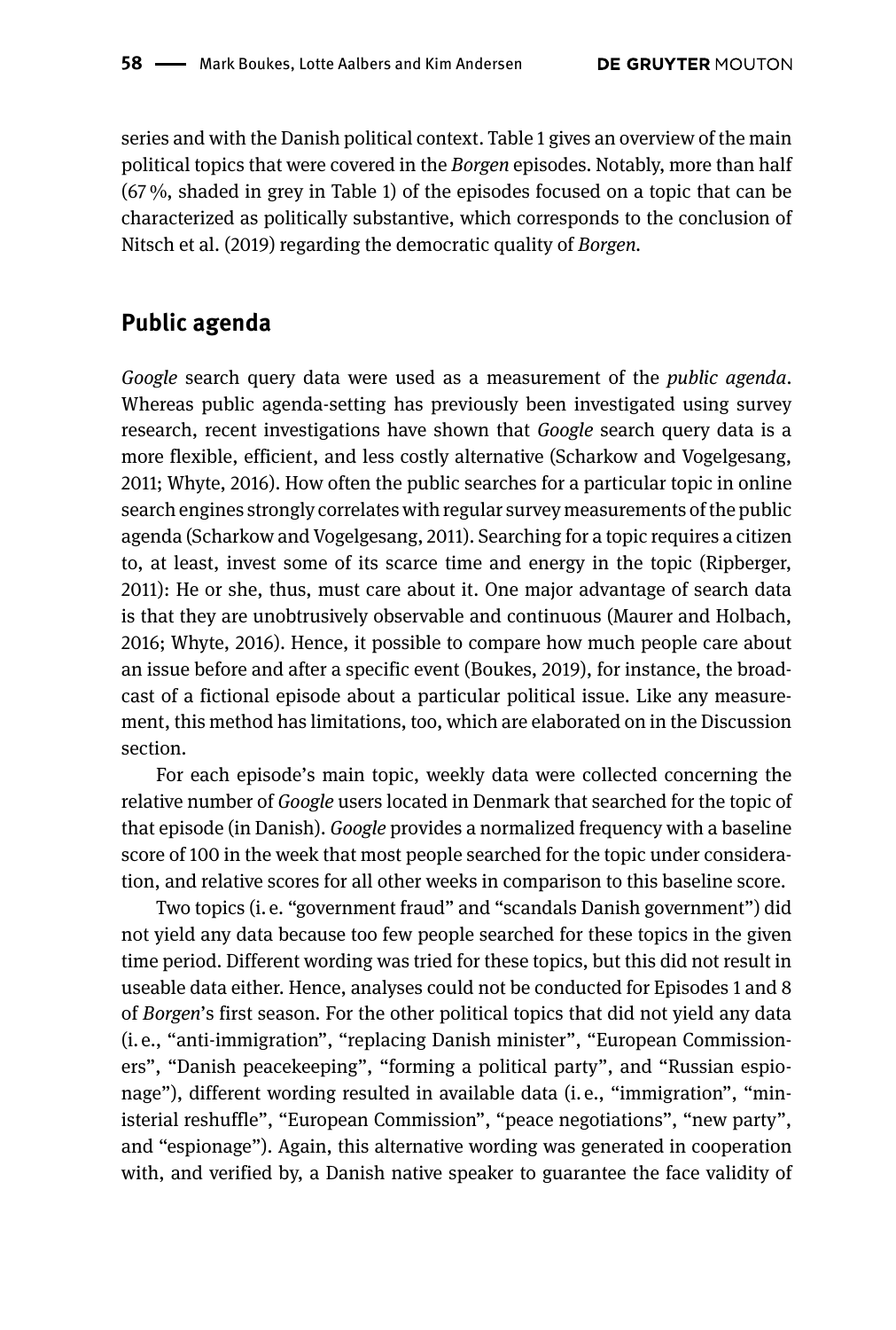search terms. Table 1 gives the exact wording of used search terms (in parentheses).

#### **News media agenda**

The *news media agenda* was operationalized as the weekly number of published news items about the main political topic. This number was determined using the database *Infomedia*, which has news items stored from a wide variety of Danish news outlets. The data collection covered five of the most-read national Danish newspapers: the three quality broadsheet newspapers *Berlingske*, *Jyllands-Posten*, and *Politiken,* and the two tabloids *Ekstra Bladet* and *B.T.* In this database, news items were searched for using the same specific keywords as for the operationalization of the public agenda using an asterisk where relevant to capture variations of the keywords. In cases with several keywords for one episode, all keywords had to be present.

#### **Data analysis**

Dealing with longitudinal data, we use time-series analyses. This kind of analysis requires variables to be stationary (mean, variance, and autocorrelation structure do not change over time). Dickey-Fuller tests showed that the null-hypothesis of non-stationarity could be rejected in most instances. For all time-series, the lagged dependent variable models showed that the unstandardized coefficient of the lagged dependent variable was significantly weaker than one; thus, all series were stationary and did not need to be differenced.

Other requirements for valid time-series models are white noise in the residuals and the absence of autoregressive conditional heteroscedasticity. Ljung-Box Q-tests and Engle-Granger tests were conducted to determine which models were required to achieve this. For most series, including one autoregressive lag-dependent variable (AR[1]-term) was sufficient. Yet, some time-series required two autoregressive lag-dependent variables or one or two lagged moving average terms to achieve white noise or avoid heteroscedasticity.<sup>1</sup> Only after white noise was achieved, were the independent variables added to the models.

**<sup>1</sup>** For the public agenda Season 3, Episode 1: AR(1) MA(1) was used. For the media agenda Season 1, Episode 4: AR(1,2) MA(1,2). For the media agenda Season 2, Episode 6: AR(1) MA(1,2). For the media agenda Season 3, Episode 5: MA(1). For the media agenda Season 3, Episode 10: MA(1,2).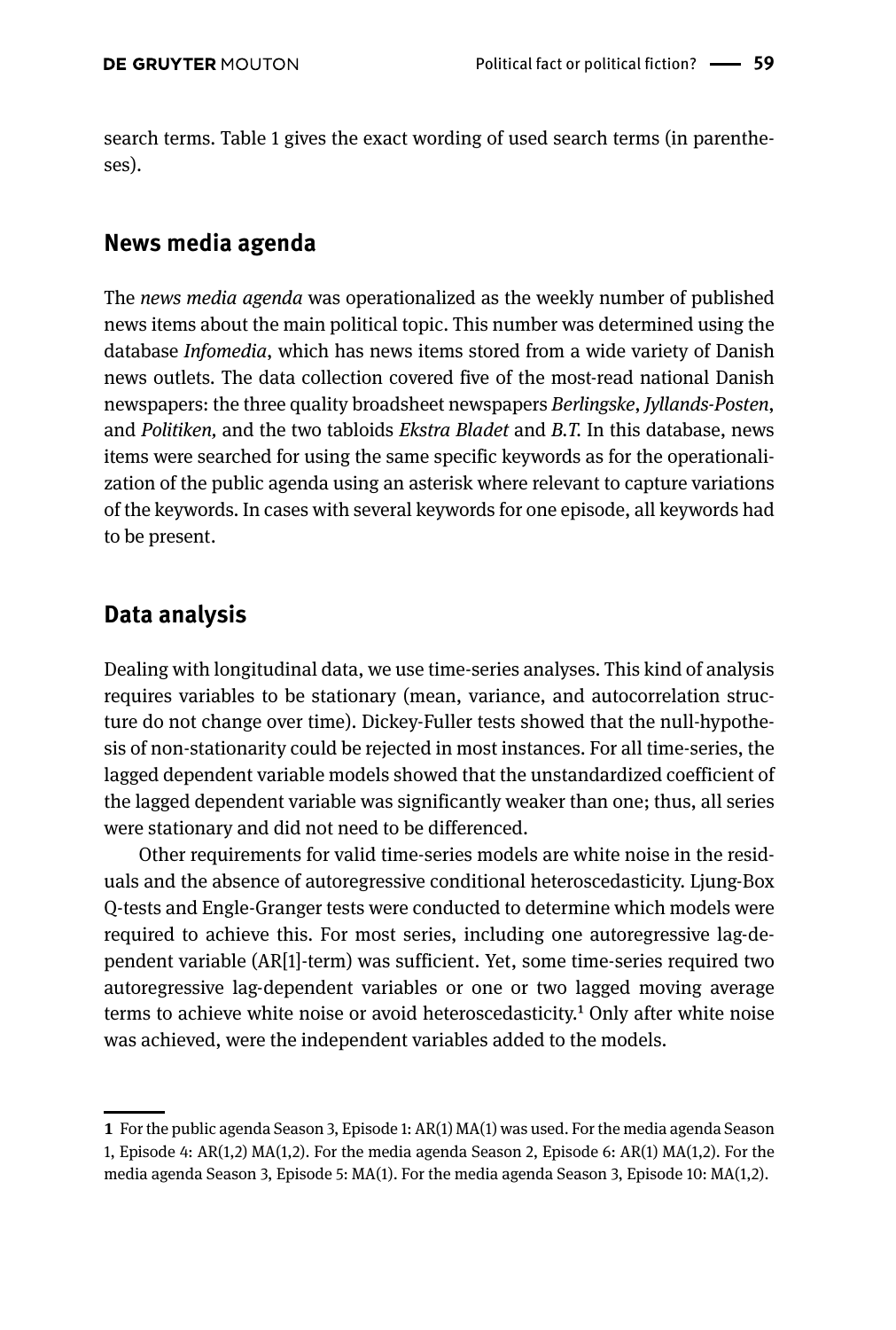For all episodes, two operationalizations of the central independent variable (the event of broadcasting a *Borgen* episode on a specific topic) were tested separately: a decaying effect (where the effect of a *Borgen* episode is divided by three every week after its screening, see Boukes, 2019) and a permanent effect (where the effect remains stable after the screening of the episode). This allows two patterns to be examined: (1) a short-lived media effect of which the influence quickly disappears (Boukes, 2019; Watt et al., 1993), and (2) a media effect that places an issue permanently on a higher position compared to the period before the episode had aired. For the analyses on the media agenda, the lagged independent variable was included because episodes were aired on Sunday evening; so, the media effect could only become visible in the week after.

#### **Control variables**

For the analysis of the public agenda, we additionally controlled for the decaying media agenda effect of regular news coverage (i. e., classic agenda-setting effect). After all, the public could also be influenced by the saliency of topics in the regular media. Including this control variable also decreases the likelihood that an unobserved third variable simultaneously affects the public agenda and *Borgen*'s content, because it is improbable that this would not feature prominently in the news media. For the analysis of the media agenda, we did the same, but controlled for the lagged public agenda (i. e., journalists might respond to audience demand).

### **4 Results**

As Table 2 shows, there is no generalizable evidence for  $H_1$  and  $H_2$ , which therefore have to be rejected: Agenda-setting effects on the public agenda as well as on the news media agenda were more frequently insignificant than significant. Moreover, some of the significant effects were even negative instead of positive. Only a few main topics in *Borgen* episodes caused a higher public saliency or a higher news media saliency of that topic in the weeks following its screening. Because negative effects have been yielded too, caution should be taken when drawing conclusions about the agenda-setting potential of fiction series (see Discussion section).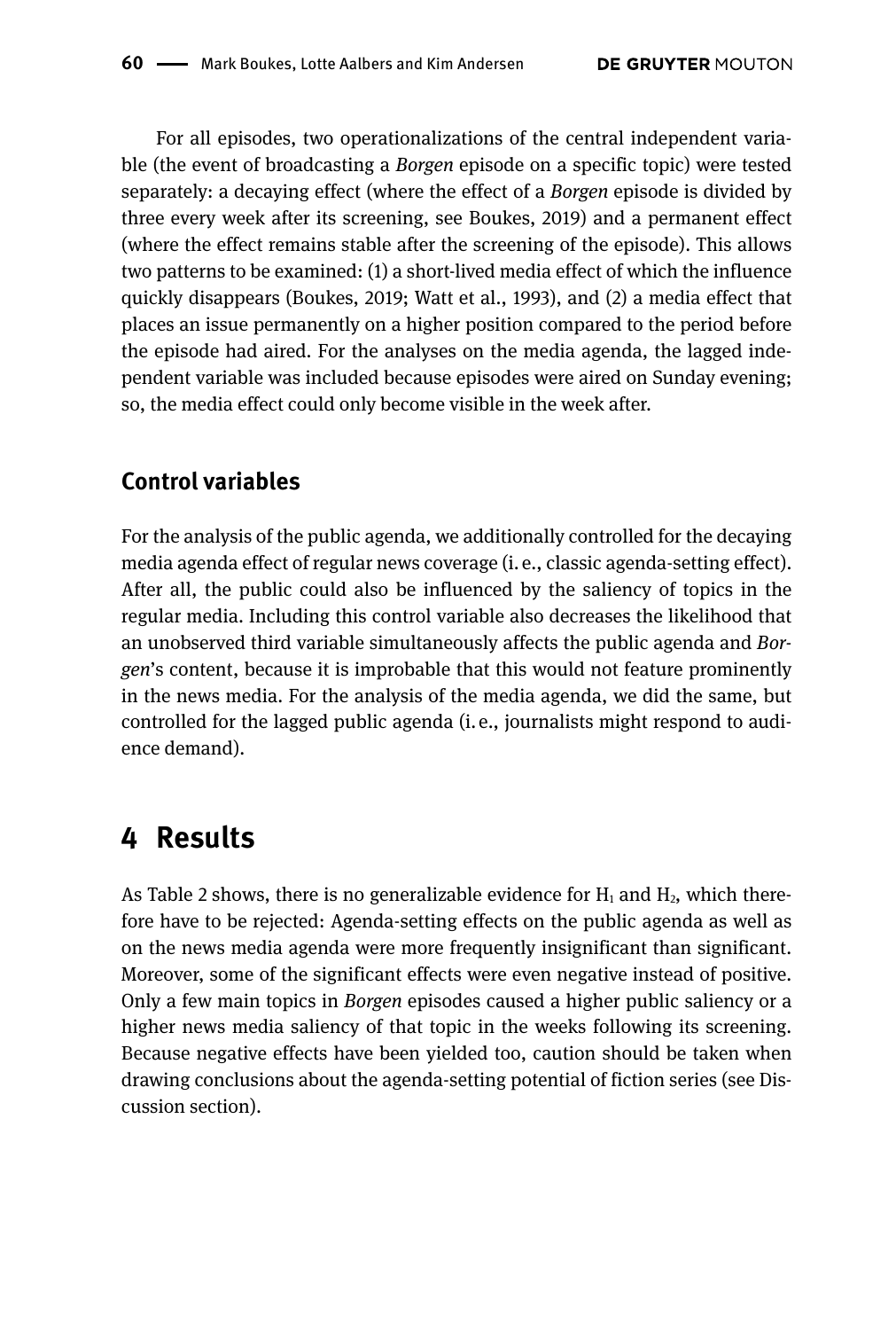| ı        |
|----------|
|          |
|          |
|          |
|          |
|          |
|          |
|          |
|          |
|          |
|          |
|          |
|          |
|          |
|          |
|          |
|          |
|          |
|          |
|          |
|          |
|          |
|          |
| ı        |
|          |
| Table 2: |
|          |

| Episode Topic |                                          | Public agenda  | (decaying effect) |        | Public agenda | (permanent effect) |          | (decaying effect) | News media agenda |       |                | News media agenda<br>(permanent effect) |            |
|---------------|------------------------------------------|----------------|-------------------|--------|---------------|--------------------|----------|-------------------|-------------------|-------|----------------|-----------------------------------------|------------|
|               |                                          | م              | (SE)              | p      | م             | (SE)               | p        | م                 | (35)              | d     | ρ              | $\widetilde{\Xi}$                       | p          |
| 101           | Government fraud                         | ٠              | ⊙                 | ï      | f,            | G                  | ï        | ٠                 | ⊙                 | ı     | $\blacksquare$ | $\mathbb C$                             | ï          |
| 102           | Immigration                              | 2.61           | (75.75)           | .972   | 9.69          | (4.43)             | $.029*$  | $-1.05$           | (49.03)           | .983  | 2.71           | (9.45)                                  | .774       |
| 103           | Budget bill                              | 8.66           | (392.86)          | .982   | 3.97          | (4.62)             | .391     | $-32.07$          | (110.26)          | .771  | $-4.64$        | (19.57)                                 | 813        |
| 104           | Greenland                                | $-22.50$       | (193.74)          | 806.   | 11.74         | (4.96)             | .018     | 14.05             | (13.50)           | .298  | 1.22           | (2.12)                                  | 565        |
| 105           | uality<br>Gender equ                     | 77.80          | (11.46)           | $-000$ | 4.11          | (33.35)            | .902     | $-3.31$           | (622.28)          | ,996  | 2.54           | (3.44)                                  | .459       |
| 106           | Extradition                              | 15.55          | (179.44)          | .931   | $-27.04$      | (5.92)             | .000     | 2.13              | (45.80)           | .963  | $-1.02$        | (3.45)                                  | .768       |
| 107           | Security and Intelligence<br>Service     | 21.55          | (89.92)           | .811   | $-3.59$       | (11.03)            | .745     | 6.66              | (62.83)           | .916  | $-0.21$        | (3.39)                                  | .539       |
| 108           | Scandals Danish gov.                     | $\blacksquare$ | $\mathbb{C}$      |        | ï             | G                  | ٠        | $-0.58$           | (84.17)           | ,995  | $-0.16$        | (1.44)                                  | ,909       |
| 109           | Corruption                               | $-12.30$       | (32.09)           | .702   | $-5.95$       | (7.20)             | .409     | 10.40             | (126.97)          | .935  | 10.98          | (5.01)                                  | $.028^{*}$ |
| 110           | reshuffle<br>Ministerial                 | 3.22           | (49.28)           | .948   | 0.33          | (3.45)             | .925     | $-1.22$           | (235.53)          | 996.  | 1.33           | (3.89)                                  | .733       |
| 201           | diers in Afghanistan -3.00<br>Danish sol |                | (131.44)          | .982   | 12.26         | (8.67)             | .158     | 15.35             | (45.11)           | .734  | 4.94           | (3.83)                                  | .198       |
| 202           | ommission<br>European C                  | 31.39          | (78.81)           | .690   | $-1.60$       | (6.34)             | .801     | 3.59              | (1.15)            | .002" | 0.52           | (0.45)                                  | .246       |
| 203           | Early retirement                         | 1.75           | (126.44)          | .989   | 8.31          | (5.17)             | .108     | $-10.79$          | (71.90)           | .881  | 7.58           | (12.87)                                 | .556       |
| 204           | Voe,<br>Somalia pir                      | $-24.77$       | (25.55)           | .332   | $-11.25$      | (5.11)             | $.028^*$ | 31.52             | (34.90)           | .366  | $-0.32$        | (3.17)                                  | .919       |
| 205           | Green growth                             | $-14.38$       | $(194.74)$ .      |        | $-10.91$      | (9.12)             | .231     | $-2.32$           | (44.99)           | .959  | 0.85           | (1.68)                                  | .614       |
|               |                                          |                |                   |        |               |                    |          |                   |                   |       |                |                                         |            |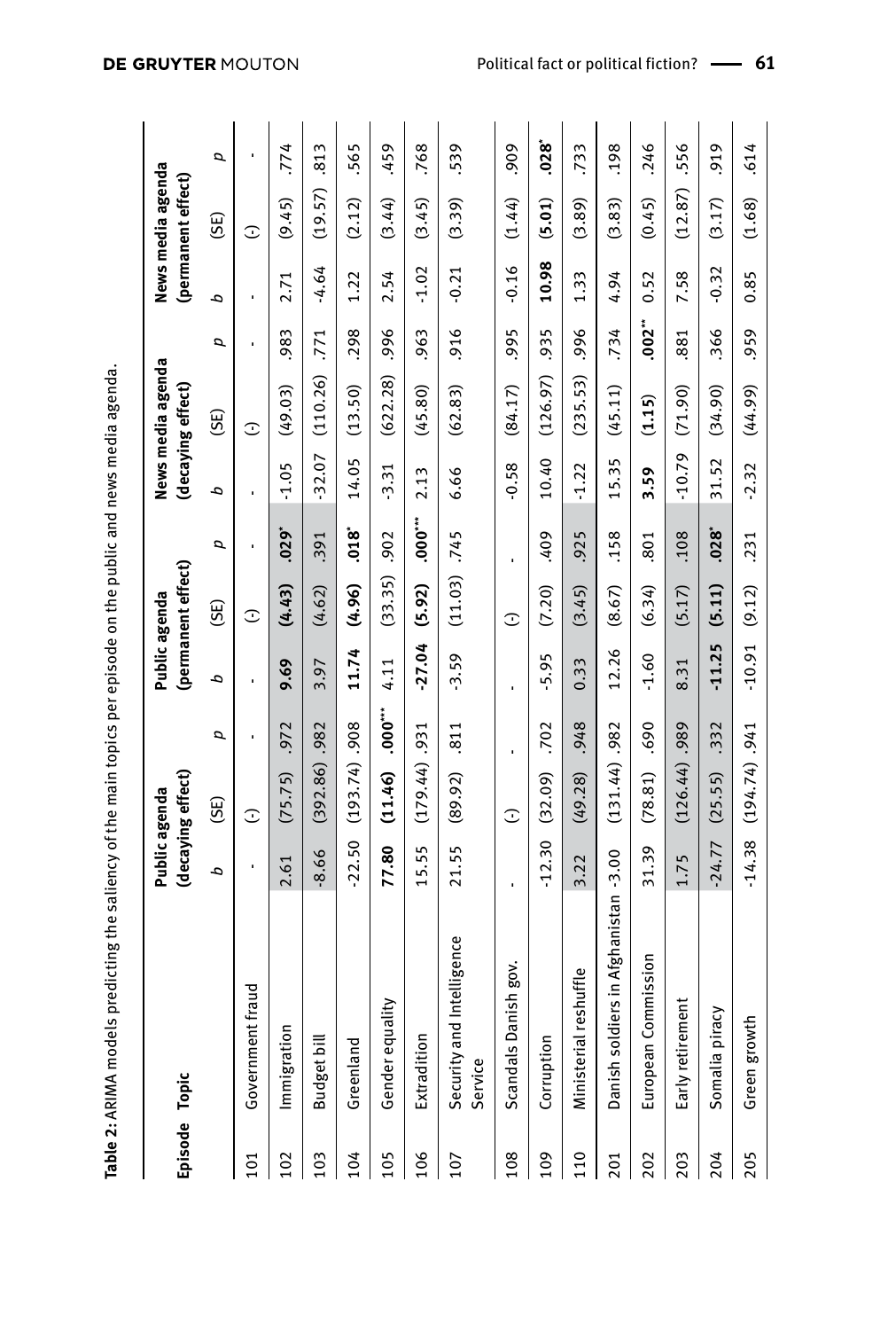| Episode Topic |                                                                                                                                                                 | Public agenda | (decaying effect) |          | Public agenda | (permanent effect) |            |         | News media agenda<br>(decaying effect) |      |         | News media agenda<br>(permanent effect) |      |
|---------------|-----------------------------------------------------------------------------------------------------------------------------------------------------------------|---------------|-------------------|----------|---------------|--------------------|------------|---------|----------------------------------------|------|---------|-----------------------------------------|------|
|               |                                                                                                                                                                 | م             | $\widetilde{\Xi}$ | σ        | م             | (SE)               | σ          | q,      | (SE)                                   | σ    | d       | (SE)                                    | σ    |
| 206           | Age of criminal responsibility                                                                                                                                  | $-6.97$       | (153.79)          | .964     | 10.66         | (7.32)             | .145       | 3.85    | (2.73)                                 | .158 | $-0.72$ | (1.31)                                  | 586  |
| 207           | Peace negotiations                                                                                                                                              | $-11.96$      | (90.19)           | 894      | $-2.34$       | (11.14)            | .833       | 2.23    | (22.34)                                | 921  | $-3.61$ | (2.44)                                  | .138 |
| 208           | Peace negotiations                                                                                                                                              | 69.84         | (83.26)           | .402     | 12.39         | (21.71)            | .568       | $-1.85$ | (37.40)                                | .961 | $-3.34$ | (2.45)                                  | 172  |
| 209           | Health-care reform                                                                                                                                              | $-26.91$      | (160.01)          | .866     | 24.16         | (9.24)             | $.009**$   | 0.07    | (327.33)                               | ,999 | 0.22    | (1.57)                                  | 887  |
| 210           | Female PM                                                                                                                                                       | $-11.46$      | (159.29)          | .943     | 3.21          | (11.17)            | .774       | $-5.31$ | (111.67)                               | .962 | $-5.10$ | (10.90)                                 | .640 |
| 301           | election<br>Leadership                                                                                                                                          | 10.79         | (12.66)           | .394     | 0.03          | (8.95)             | .997       | $-9.35$ | (24.20)                                | .699 | $-8.41$ | (10.23)                                 | .411 |
| 302           | New party                                                                                                                                                       | 9.10          | (115.44)          | .937     | 6.90          | (10.14)            | ,496       | 2.13    | (24.27)                                | .930 | 1.15    | (1.30)                                  | 376  |
| 303           | Integration                                                                                                                                                     | 14.53         | (241.41)          | .952     | $-0.80$       | (8.84)             | .928       | $-7.42$ | (31.32)                                | 813  | $-1.17$ | (7.35)                                  | 873  |
| 304           | fare<br>Animal wel                                                                                                                                              | 52.62         | (27.40)           | $.055^+$ | $-8.56$       | (6.88)             | .213       | $-4.64$ | (28.97)                                | 873  | 0.61    | (1.70)                                  | 721  |
| 305           | Prostitution                                                                                                                                                    | 7.24          | (95.71)           | .940     | $-3.05$       | (4.76)             | .522       | $-5.25$ | (25.94)                                | .840 | $-5.44$ | (4.77)                                  | .254 |
| 306           | Espionage                                                                                                                                                       | $-9.92$       | (115.35)          | .931     | 7.88          | (11.67)            | 667.       | 0.31    | (53.41)                                | ,995 | 4.37    | (5.52)                                  | .428 |
| 307           | General election                                                                                                                                                | 1.65          | (60.43)           | 978      | $-7.25$       | (6.10)             | .235       | 6.62    | (189.79)                               | .972 | 0.79    | (2.21)                                  | ,719 |
| 308           | reform<br>Education                                                                                                                                             | $-10.04$      | $(112.40)$ .929   |          | $-6.68$       | (7.72)             | .387       | $-0.34$ | (1.73)                                 | .843 | $-0.04$ | (0.20)                                  | 859  |
| 309           | Economic policy                                                                                                                                                 | $-9.52$       | (94.30)           | .920     | $-15.46$      | (8.29)             | $.062^{+}$ | 6.21    | (41.25)                                | 880  | $-7.87$ | (2.30)                                  | .001 |
| 310           | š.<br>Coalition go                                                                                                                                              | $-18.15$      | $(113.00)$ .872   |          | $-20.27$      | (7.62)             | .008       | 1.45    | (11.33)                                | 898  | 0.98    | (0.87)                                  | 261  |
|               | istandardized (b) coefficients with standard errors (S.E.), and probabilities (p; two-tailed): $p$ < .100* $p$ < .005, ** $p$ < .001.<br>Note. Cells contain un |               |                   |          |               |                    |            |         |                                        |      |         |                                         |      |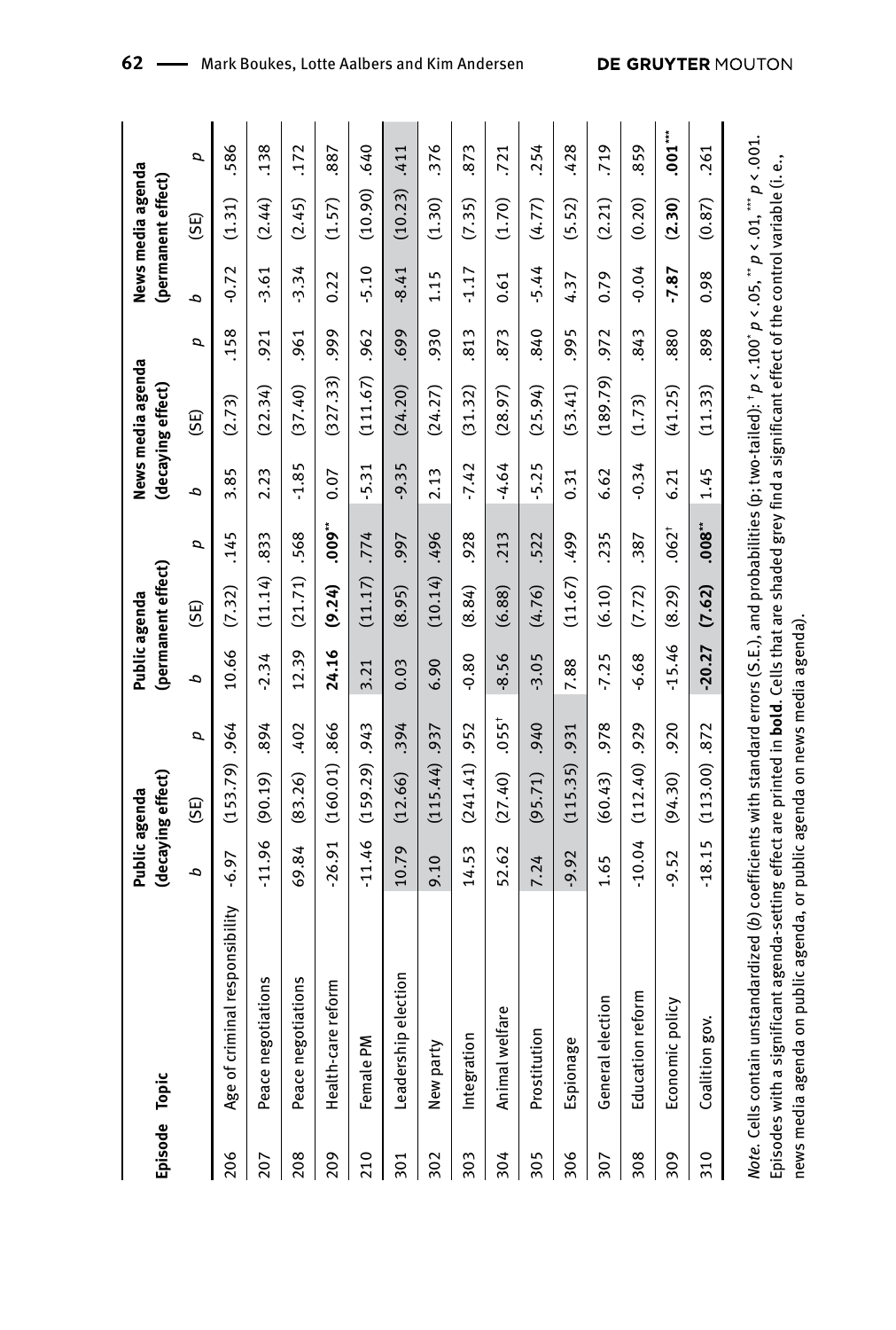A positive significant effect on the public agenda was found for gender equality (episode 105,  $b = 77.80$ ,  $p < .001$ ). This agenda-setting effect was decaying, which means that gender equality gained more public saliency after the episode had aired but that the effect also weakened rapidly. As Figure 1 shows, a strong increase of search behavior on gender equality occurred with the broadcast of the *Borgen* episode about this topic. However, this peak in attention also quickly went down in the weeks afterwards. Similar, but only marginally significant, is the decaying agenda-setting effect of the episode on animal welfare (episode 304,  $b = 52.62, p = .055$ ).



**Figure 1:** Saliency of gender equality on the public and media agenda before and after the *Borgen* episodes about this topic.

The significant agenda-setting effects of other topics were permanent rather than decaying: The episodes about immigration (episode 102,  $b = 9.69$ ,  $p = .029$ ), Greenland (episode 104,  $b = 11.74$ ,  $p = .018$ ), and health care reform (episode 209,  $b = 24.16$ ,  $p = .009$ ) caused a significantly higher level of permanent public saliency of these topics after the episode about these topics aired. Although permanent effects are less obvious in data visualizations, Figure 2 shows that more searches were generally made on "immigration" in the period after the *Borgen* episode about this topic compared to the period before the episode was broadcast (on the 0-to-100 scale; 9 points). However, this increase only becomes visible about four weeks after the episode on this topic and co-occurs with a spur in media attention for immigration. So, one may question whether the effect was really caused by *Borgen* or by this third variable (media agenda).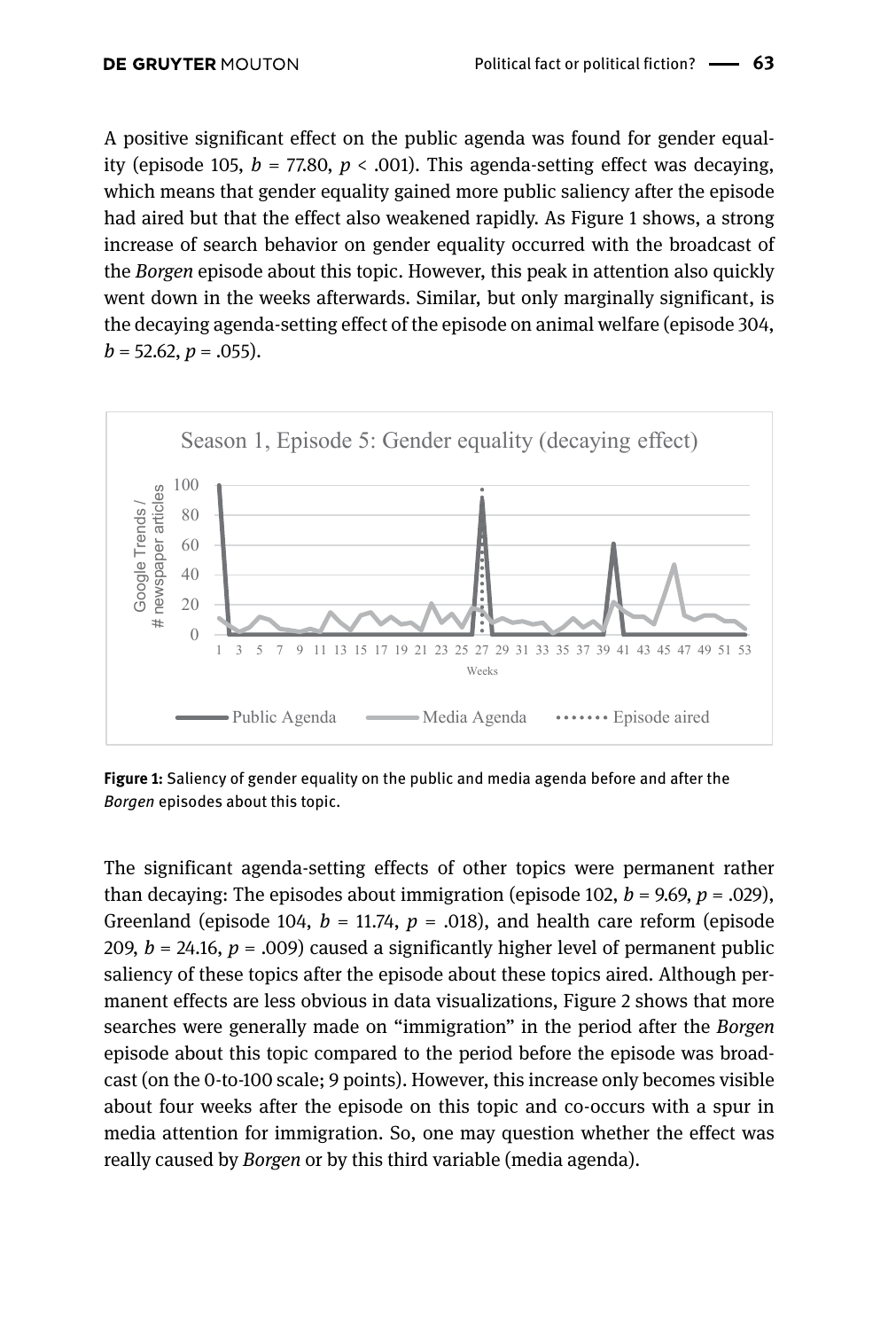

**Figure 2:** Saliency of immigration on the public and media agenda before and after the *Borgen* episode about this topic.

Answering  $RQ<sub>1a</sub>$ , we have identified four topics (plus one marginally significant) where *Borgen* positively influenced the saliency of topics on the public agenda: gender equality (decaying), immigration, Greenland, and healthcare reform (permanent). These were all rather specific and politically substantive (i. e., not strategic) topics in Denmark during the investigated period. Four episodes (out of thirty in total) that yield such a positive effect equals only 14 % of all analyzed cases. Moreover, the *negative* permanent effects found for the topics of extradition (episode 106, *b* = -27.04, *p* < .001), Somalia piracy (episode 204, *b* = -11.25,  $p = 0.028$ , and coalition government (episode 310,  $b = -20.27$ ,  $p = 0.008$ ) were more surprising. The public saliency of these issues significantly and permanently decreased after the episode was aired. Having an equal number (three) of positive and negative permanent effects, one could question the agenda-setting power of *Borgen* in the long term (see Discussion section).

To answer  $RQ<sub>1b</sub>$ , a positive and significant decaying effect was found for the episode on the European Commission (episode 202,  $b = 3.59$ ,  $p = .002$ ). This episode had a positive effect on the news media agenda but the effect decayed over time. The episode on the topic of corruption (episode 109,  $b = 10.98$ ,  $p = 0.028$  caused a significant and permanent increase of media saliency of this topic after the episode aired. Figure 3 shows that more news coverage on corruption was published in the weeks after the *Borgen* episode on this topic (on average 11 extra articles per week). Lastly, the broadcast on economic policy (episode 309,  $b = 7.87$ ,  $p = .001$ ) had a significantly negative permanent effect on the media agenda, which means that the news media wrote significantly less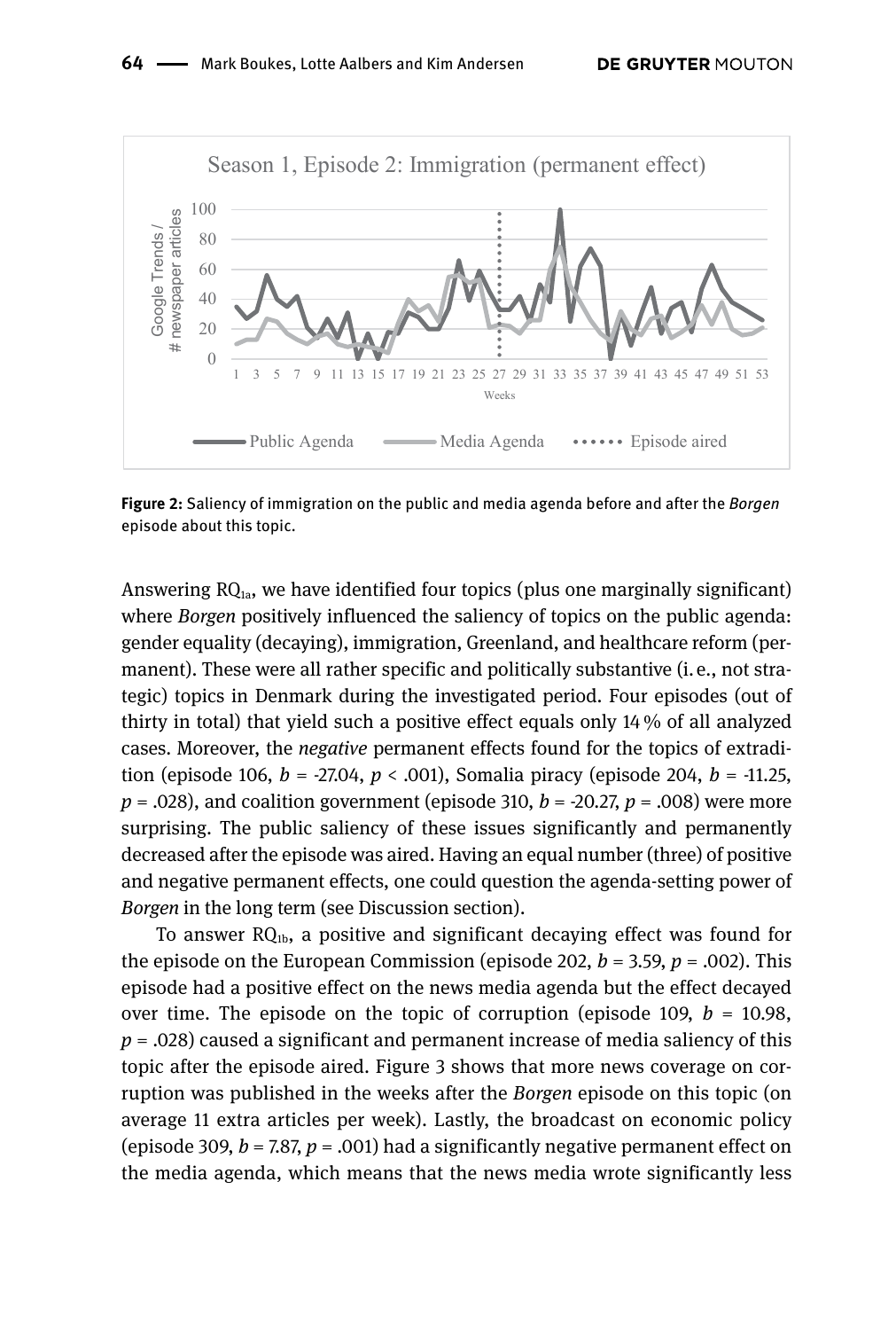about economic policy after this episode had aired. So, again, we revealed one positive decaying effect, and an equal number of positive and negative permanent effects (both one).



**Figure 3:** Saliency of corruption on the public and media agenda before and after the *Borgen* episode about this topic.

Regarding the control variables (i.  e., news media agenda predicting public agenda, and vice versa), we find repeated evidence in line with the basic agenda-setting theory. The cells in Table 2 have been shaded grey when the effect of the control variable was found to be significant ( $p < .050$ ). In twelve of the thirty cases the control variable measuring the news media agenda predicted the public agenda (either permanently or decaying): all in a *positive* direction. This occurred for the following topics: immigration, budget bill, ministerial reshuffle, early retirement, Somalia piracy, female PM, leadership election, new party, animal welfare, prostitution, espionage, and coalition government. Only in one case, was the news media agenda *affected by* the public agenda; this happened for the topic of leadership election. So, we find limited evidence of reversed agenda-setting (McCombs, 2004) and mainly confirm the traditional agenda-setting hypothesis.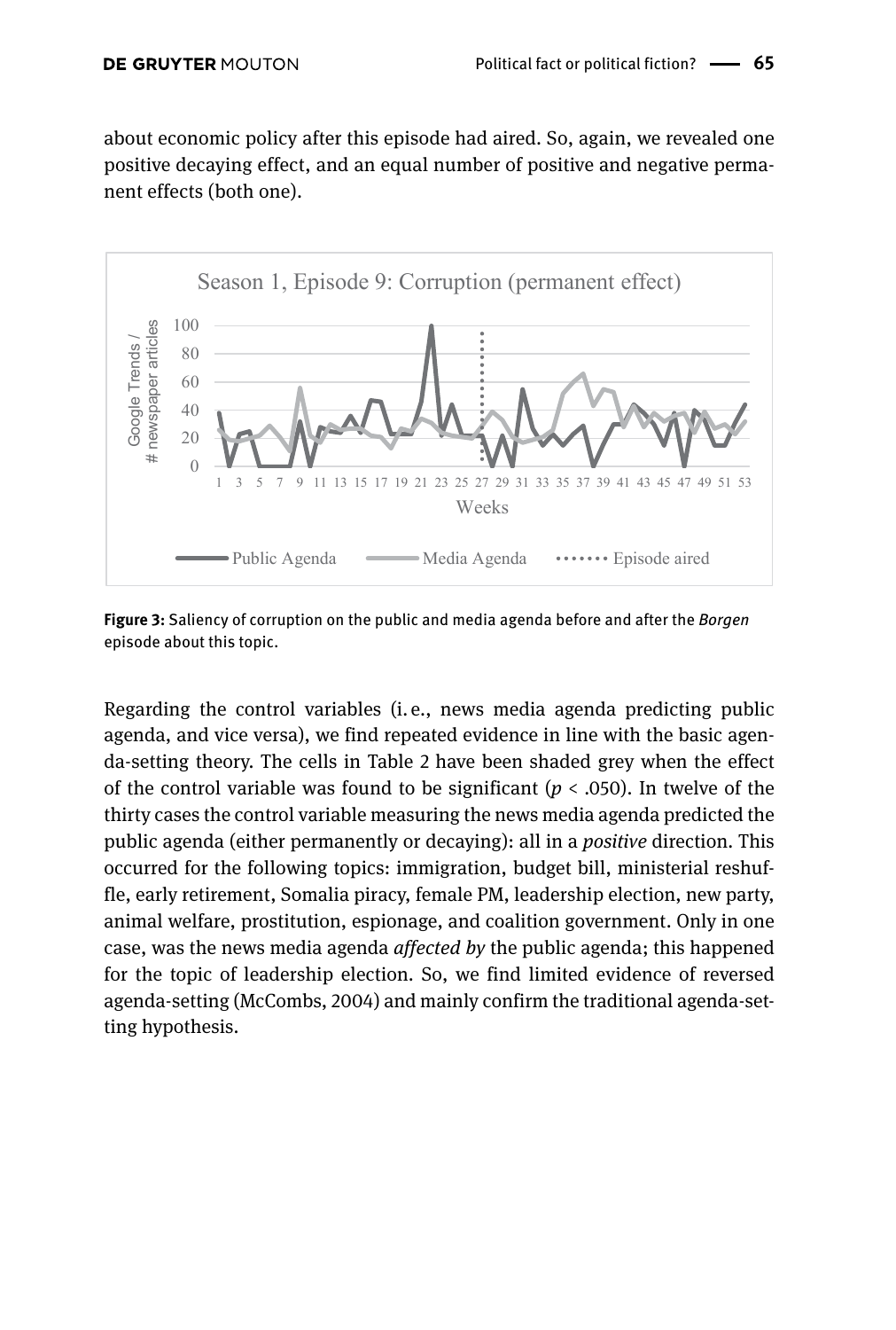### **5 Discussion**

In this study, we investigated the agenda-setting impact of one of the most prominent political fiction series, *Borgen*. Many claims have been expressed about this show—even by politicians—for example, that it would have serious consequences for the real world of politics. The reason, arguably, would be that the show provides a relatively substantive view of political issues and processes in the Danish context. Additionally, *Borgen* has intentionally been produced to accurately portray real-world political processes (Baym, 2017), which may result in audiences and journalists being open to letting it influence their agenda.

However, our longitudinal analysis only found very limited evidence of public and news media agenda-setting by the *Borgen* episodes. A positive effect on the news media agenda was only observed twice, regarding the topics of corruption and the selection of an EU commissioner. Both are clearly strategic issues that are not very salient on the Danish media agenda of that time. The episodes could have served as a trigger event or wake-up call for journalists to fulfill their traditional role of a "watchdog" that reveals corruption and nepotism.

Significant increases of *public* saliency have been observed in four of the thirty cases (and one marginally significant case). It is difficult to pinpoint why it happened for the topics of immigration, Greenland, gender equality, healthcare reforms, and animal welfare. Clearly, these are substantive rather than strategic political issues: some of them unobtrusive, and others are evidently obtrusive issues. Moreover, other unobtrusive policy issues (e. g., Somalian piracy or espionage) were not influenced—so, this topic dimension does not seem to be a decisive factor. One pattern, nevertheless, seems to be that public agenda-setting was more likely regarding (substantive) topics that are already important and frequently raised in the Danish public debate. In addition, the topics that yielded an agenda-setting effect have in common that they are rather specific issues, which makes it easier for the audience to search for them on *Google* compared to general issues. It is remarkable that most of the agenda-setting effects occurred within the first season of *Borgen*; arguably, the audience may have perceived the series as more 'real' at the beginning.

Although the number of agenda-setting effects was modest, this is in line with the idea that such effects are conditional upon a number of factors (McCombs and Shaw, 1993): It would have been more remarkable if *Borgen* had had an effect in all instances. Moreover, the null effects and mixed results are very relevant on their own, too. They help to debunk the commonly accepted idea that *Borgen*, or other fictional shows, have a major agenda-setting impact. This is especially evident in relation to the episode about prostitution. A real-world politician from the *Conservative Party*, Mai Henriksen, suggested prostitution should be legal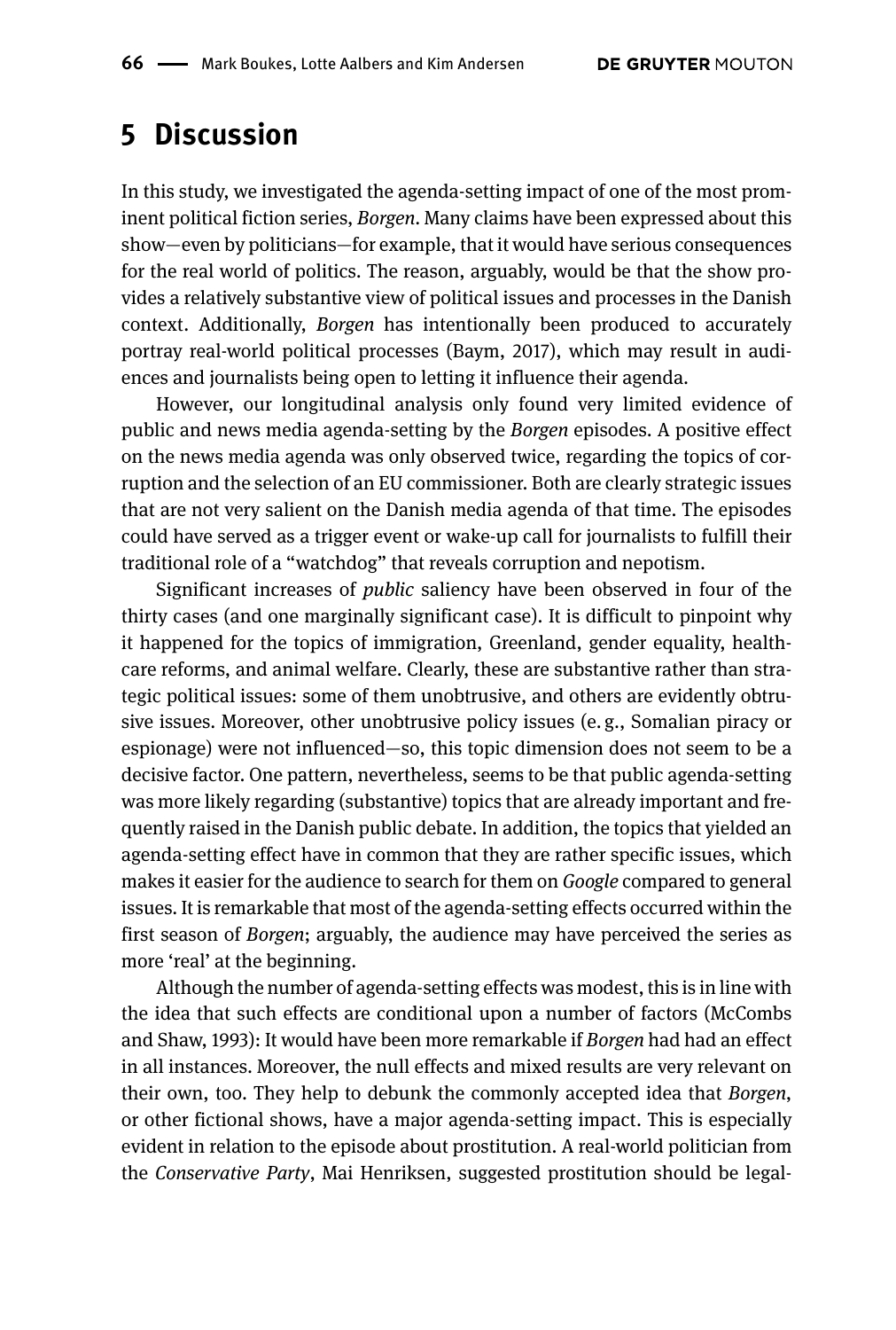ized, and prostitutes should be entitled to unemployment allowance. Afterwards, the politician explained that she thought "it was smart to use *Borgen* as a lever to get a debate started" (Klarskov, 2013). So, while this episode is believed to have been particularly influential, our data showed no evidence for an agenda-setting effect of *Borgen* on either the public or the news media agenda concerning prostitution. One reason why the hypotheses about *Borgen*'s agenda-setting impact are not supported could be that the main topic shifts with almost every new episode. Lacking a clear focus on a specific issue—in contrast to, for example, *Schindler's List* (i. e., the Holocaust) or *24* (i. e., terrorism)—might instill less motivation for citizens to learn more about a topic and makes it difficult for journalists to convince their editors that they should investigate a topic more closely.

When further scrutinizing the agenda-setting power of *Borgen*, a number of negative agenda-setting effects were also detected. These are unexpected and difficult to theoretically explain. Statistically, however, with 120 different statistical models (Table 2) it could also be the outcome of chance. If that is the case, it might also be that some of the positive effects were significant by chance. Zooming in on the results, we found three positive and three negative *permanent* effects on the public agenda—and one positive and one negative *permanent* agenda-setting effect on the news media agenda. The decaying positive agenda-setting effects, however, were all in a positive direction. Based on the visualizations of the data trends, it is obvious that the figures of immigration (Figure 2) and corruption (Figure 3) contained a lot of white noise—effects may thus be yielded by coincidence. In particular, the permanent effect on the public agenda of the episode about immigration (Figure 2) seems to be rather the result of a third variable, namely the saliency on the media agenda. The positive but rapidly decaying effect on the public agenda concerning gender equality (Figure 1), nevertheless, seems undeniable. Altogether, this shows that a qualitative interpretation of visualized data is needed to verify the (significant) results of statistical analyses: We can only fully trust the decaying effects yielded in the short-term—regarding permanent effects, an equal number of positive and negative effects were found, and visualized trends did not provide unequivocal evidence for agenda-setting effects either. So, we conclude that agenda-setting effects were very scarce and if they occurred, this happened in decaying trends; evidence for permanent effects was simply too weak to be convincing.

Whereas the operationalization of the news media agenda followed the conventional approach in agenda-setting research, an innovative method was used to measure the salience of issues on the public agenda: the relative number of *Google* search queries. Although measuring issue salience has always been "a persistent problem of agenda-setting research" (Scharkow and Vogelgesang, 2011, p. 105) and search query data have obvious advantages over traditional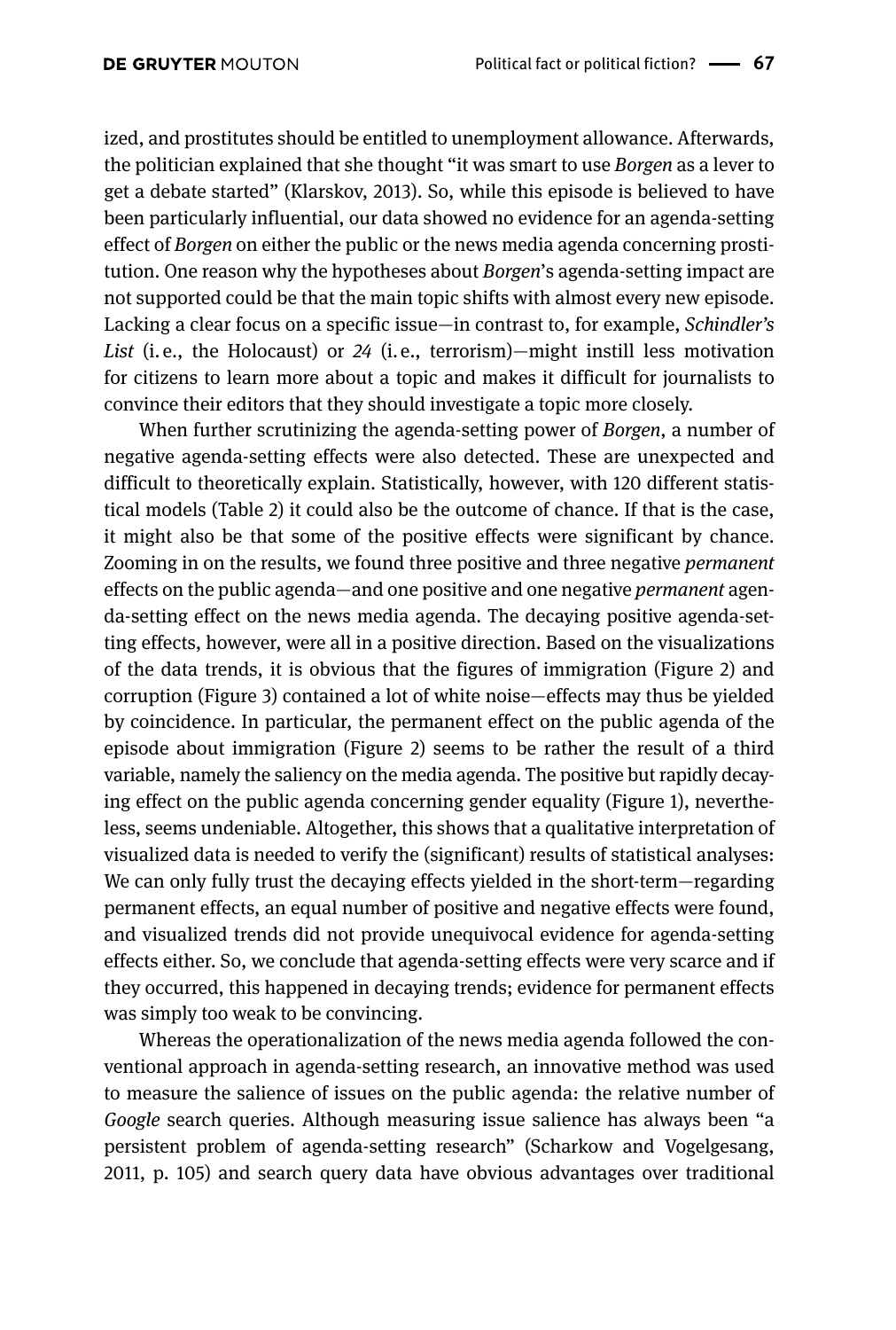survey methods (i. e., no interviewer bias nor social desirability, low cost, and reflecting real-time dynamic trends), it is not without limitations. One may question, for example, the demographic generalizability of *Google* users; however, Denmark has always been among the countries with the highest internet penetration, already being over 90 % in 2012 (Eurostat, 2012); so, this concern does not seem warranted.

Yet, this aggregate level measurement does not allow disentangling the search behavior of *Borgen* viewers from those who do not watch the series; still, the non-viewers may coincidentally search for the same topics. This arguably results in more noisy data and, therefore, conservative effect estimates. Relatedly, our dependent variable of the public agenda only includes the relative number of *Google* searches on one specific search term identified in the content analysis; however, people might also have searched for other related terms consisting of alternative words. If this were the case, the result would likewise lead to conservative effect estimates because we are not able to pick up increases in searches on related words. Together, these limitations therefore might result in us underestimating the impact of *Borgen*. In addition, a serious downside of search query data is the reliance on the black box of *Google* to provide reliable statistics. First, only normalized data are available (scale 0-to-100), which makes it impossible to generate exact point estimates and complicates knowing how many people actually searched on a topic (Scharkow and Vogelgesang, 2011). Second, public agenda trends are not available for certain topics because "very few people" would have searched on a topic (Google Trends, 2019); however, *Google* is not open about what their cut-off point for a sufficient number of searches would be (Ripberger, 2011).

Most fundamentally, *Google* search queries measure a *behavioral consequence* of the agenda-setting process. Whereas agenda-setting in theory is a cognitive process (McCombs, 2005; Pavitt, 2010), we thus rely on a behavioral proxy of it (Scharkow and Vogelgesang, 2011). Because some topics may require further information seeking more than others, the measurement validity may be conditional upon the topic. Notwithstanding the limitations of this method, we are still convinced by the arguments that search query data provide a suitable estimate of the public agenda (Ripberger, 2011; Scharkow and Vogelgesang, 2011) when survey data are not available. We are encouraged to believe that our measurement provides a valid indicator of the public agenda because traditional agenda-setting effects of the control variables were statistically confirmed in almost half of the cases (Table 2, grey shaded). This indicates that our data were repeatedly able to detect regular agenda-setting effects of the media on the public.

In sum, our study reflects that media effects are often minimal (Bennett and Iyengar, 2008; Klapper, 1960). Although previous studies found agenda-setting effects of political entertainment (Boukes, 2019; Soroka, 2000), this by no means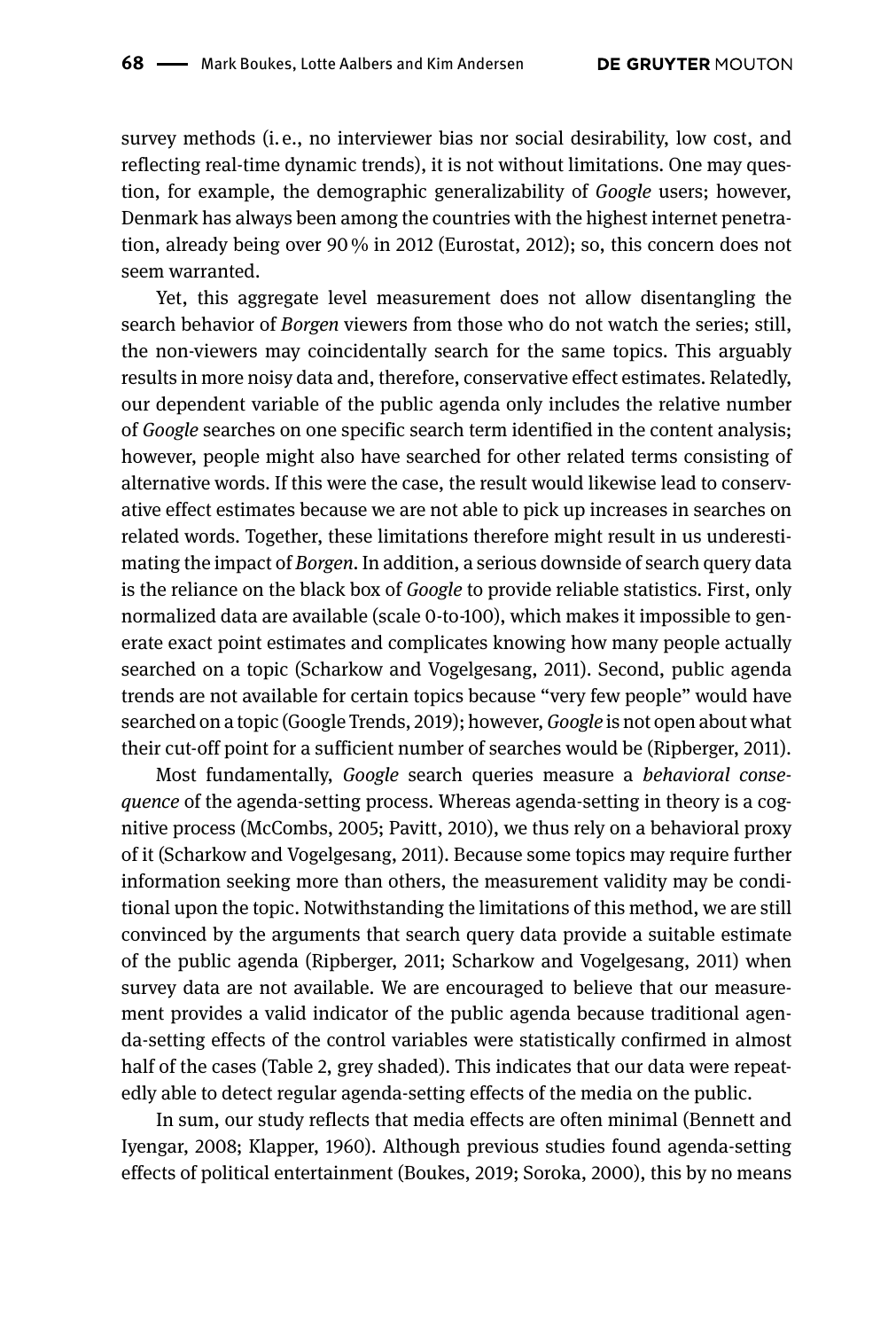proves that this is a generalizable phenomenon—those studies, arguably, focused on 'most-likely cases'. The current study shows that agenda-setting effects of political fiction are probably more the exception than the rule. Thus, we should be careful about overestimating the agenda-setting impact of political fiction. Future research is needed to explore the influence *Borgen* and similar shows may have on other dimensions of citizenship (see, e.g., Doona, 2016; Hermes, 2005; Nærland, 2019). Forms of popular culture like this may, for example, playfully create a sense of community, teach democratic principles, or stimulate political thought (Hartley, 2004; Riegert, 2007; Van Zoonen, 2005). More research is needed to conclude how *Borgen* and other types of politicotainment live up to these promises. Concerning agenda-setting, however, the *Borgen* series only rarely turned political fiction into political fact.

## **References**

- Appel, M., & Richter, T. (2007). Persuasive effects of fictional narratives increase over time. *Media Psychology*, *10*, 113–134.
- Baym, G. (2017). Journalism and the hybrid condition: Long-form television drama at the intersections of news and narrative. *Journalism*, *18*, 1–26.
- Bennett, W. L., & Iyengar, S. (2008). A new era of minimal effects? The changing foundations of political communication. *Journal of Communication*, *58*, 707–731.
- Blekesaune, A., Elvestad, E., & Aalberg, T. (2012). Tuning out the world of news and current Affairs—An empirical study of Europe's disconnected citizens. *European Sociological Review*, *28*, 110–126.
- Boukes, M. (2019). Agenda-setting with satire: How political satire increased TTIP's saliency on the public, media, and political agenda. *Political Communication*, *36*, 426–451.
- Boyle, T. P. (2001). Intermedia agenda setting in the 1996 presidential election. *Journalism & Mass Communication Quarterly*, *78*, 26–44.
- Cao, X. (2015). The influence of fiction versus nonfiction on political attitudes. *Communication Research Reports*, *32*, 83–92.
- Cappella, J. N., & Jamieson, K. H. (1997). *Spiral of cynicism: The press and the public good*. New York, NY: Oxford University Press.
- Carlson, M., & Peifer, J. T. (2013). The impudence of being earnest: Jon Stewart and the boundaries of discursive responsibility. *Journal of Communication*, *63*, 333–350.
- Cohen, B. C. (1963). *The press and foreign policy.* Princeton, NJ: Princeton University Press.
- Conway, B. A., Kenski, K., & Wang, D. (2015). The rise of Twitter in the political campaign: Searching for intermedia agenda-setting effects in the presidential primary. *Journal of Computer-Mediated Communication*, *20*, 363–380.
- Delledonne, G. (2018). House of cards: Comparing the British and the American TV series from a constitutional perspective. *Polemos*, *12*, 107–122.
- Doona, J. (2016). *Political comedy engagement: Genre work, political identity and cultural citizenship*. Lund, Sweden: Lund University.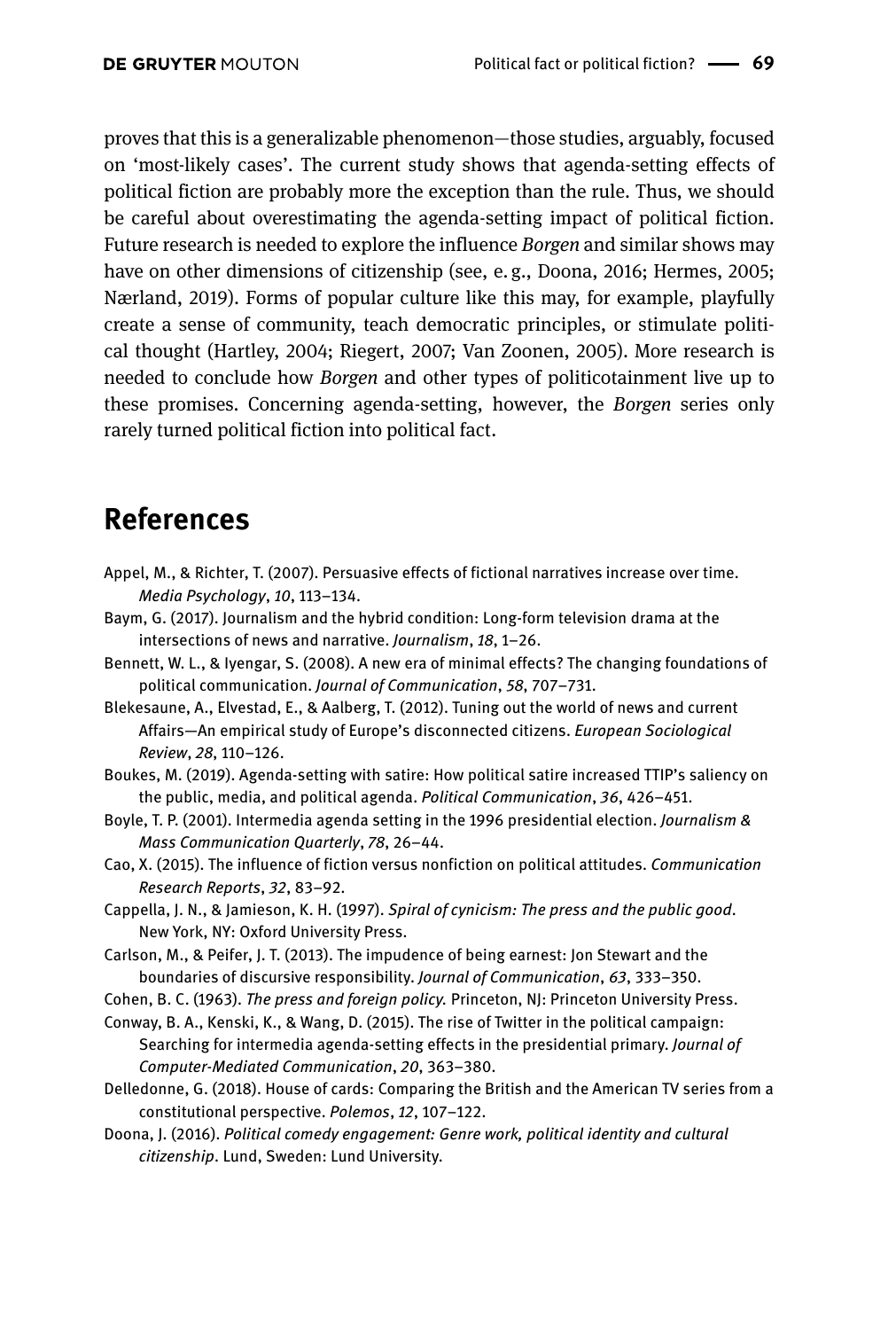Eilders, C., & Nitsch, C. (2015). Politics in fictional entertainment: An empirical classification of movies and TV series. *International Journal of Communication*, *9*, 1563–1587.

- Eurostat (2012). *Internet use in households and by individuals in 2012.* Retrieved January 11, 2020 from [https://ec.europa.eu/eurostat/documents/3433488/5585460/](https://ec.europa.eu/eurostat/documents/3433488/5585460/KS-SF-12-050-EN.PDF/39000dab-e2b7-49b2-bc4b-6aad0bf01279) [KS-SF-12-050-EN.PDF/39000dab-e2b7-49b2-bc4b-6aad0bf01279](https://ec.europa.eu/eurostat/documents/3433488/5585460/KS-SF-12-050-EN.PDF/39000dab-e2b7-49b2-bc4b-6aad0bf01279).
- Feldman, S., & Sigelman, L. (1985). The political impact of prime-time television: "The Day After". *The Journal of Politics*, *47*, 556–578.

Google Trends (2019). *FAQ about Google trends data*. Retrieved November 23, 2019 from [https://support.google.com/trends/answer/4365533?hl=en.](https://support.google.com/trends/answer/4365533?hl=en)

Green, M. C., & Brock, T. C. (2000). The role of transportation in the persuasiveness of public narratives. *Journal of Personality and Social Psychology*, *79*, 701–721.

Harder, R. A., Sevenans, J., & Van Aelst, P. (2017). Intermedia agenda setting in the social media age: How traditional players dominate the news agenda in election times. *The International Journal of Press/Politics*, *22*, 275–293.

Hartley, J. (2004). Democratainment. In R. C. Allen, & A. Hill (Eds.), *The television studies reader* (pp. 524–533). London, UK: Routledge.

Hermes, J. (2005). *Re-reading popular culture*. Malden, MA: Blackwell.

Hoewe, J., & Sherrill, L. A. (2019). The influence of female lead characters in political TV shows: Links to political engagement. *Journal of Broadcasting & Electronic Media*, *63*, 59–76.

Holbert, R. L., Pillion, O., Tschida, D. A., Armfield, G. G., Kinder, K., Cheery, K. L., & Daulton, A. R. (2003). The West Wing as endorsement of the U.S. presidency: Expanding the bounds of priming in political communication. *Journal of Communication*, *53*, 427–443.

Holbert, R. L., Tschida, D. A., Dixon, M., Cherry, K., Steuber, K., & Airne, D. (2005). The West Wing and depictions of the American presidency: Expanding the domains of framing in political communication. *Communication Quarterly*, *53*, 505–522.

Holbrook, R. A., & Hill, T. G. (2005). Agenda-setting and priming in prime time television: Crime dramas as political cues. *Political Communication*, *22*, 277–295.

Igartua, J., & Barrios, I. (2012). Changing real-world beliefs with controversial movies: Processes and mechanisms of narrative persuasion. *Journal of Communication*, *62*, 514–531.

Kepplinger, H. M., & Habermeier, J. (1995). The impact of key events on the presentation of reality. *European Journal of Communication*, *10*, 371–390.

Klapper, J. T. (1960). *The effects of mass communication.* New York, NY: Free Press.

Klarskov, K. (2013, March 11). Nu kan borgen slippe 'Borgen' [Now borgen can let go of 'Borgen']. *Politiken.*

Liebes, T., & Katz, E. (1986). Patterns of involvement in television fiction: A comparative analysis. *European Journal of Communication*, *1*, 151–171.

Maurer, M., & Holbach, T. (2016). Taking online search queries as an indicator of the public agenda. *Journalism & Mass Communication Quarterly*, *93*, 572–586.

McCombs, M. (2004). *Setting the agenda: The mass media and public opinion*. Malden, MA: Blackwell.

McCombs, M. (2005). A look at agenda-setting: Past, present and future. *Journalism Studies*, *6*, 543–557.

- McCombs, M., & Shaw, D. L. (1972). The agenda-setting function of mass media. *Public Opinion Quarterly*, *36*, 176–187.
- McCombs, M., & Shaw, D. L. (1993). The evolution of agenda-setting research: Twenty-five years in the marketplace of ideas. *Journal of Communication*, *43*, 58–67.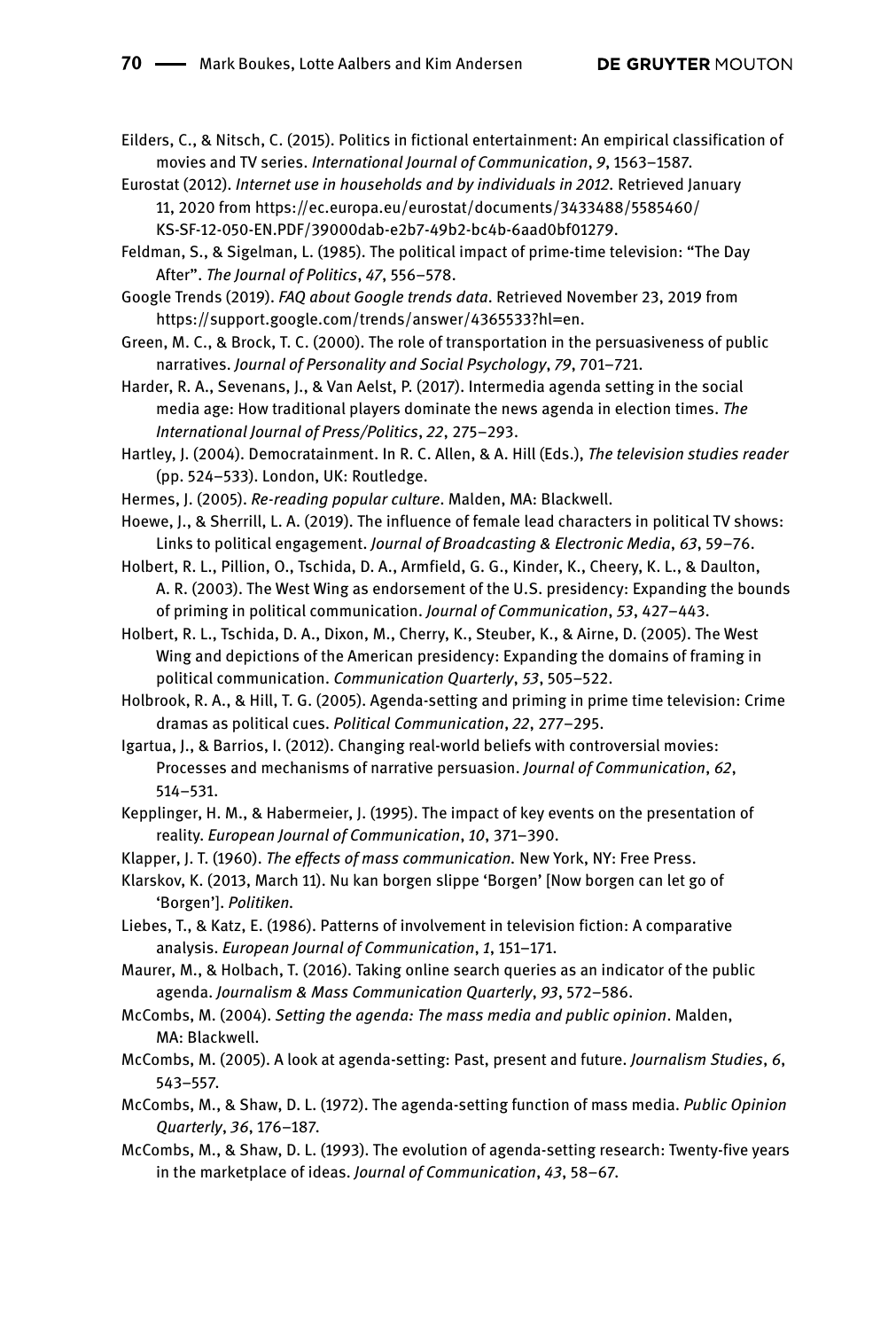- Meraz, S. (2011). Using time series analysis to measure intermedia agenda-setting influence in traditional media and political blog networks. *Journalism & Mass Communication Quarterly*, *88*, 176–194.
- Moyer-Gusé, E. (2008). Toward a theory of entertainment persuasion: Explaining the persuasive effects of entertainment-education messages. *Communication Theory*, *18*, 407–425.
- Mulligan, K., & Habel, P. (2011). An experimental test of the effects of fictional framing on attitudes. *Social Science Quarterly*, *92*, 79–99.
- Mulligan, K., & Habel, P. (2013). The implications of fictional media for political beliefs. *American Politics Research*, *41*, 122–146.
- Mutz, D. C., & Nir, L. (2010). Not necessarily the news: Does fictional television influence real-world policy preferences? *Mass Communication and Society*, *13*, 196–217.
- Nærland, T. U. (2019). From pleasure to politics: Five functions of watching TV-series for public connection. *European Journal of Communication*, advance online publication.
- Nitsch, C., Jandura, O., & Bienhaus, P. (2019). The democratic quality of political depictions in fictional TV entertainment. A comparative content analysis of the political drama Borgen and the journalistic magazine Berlin Direkt. *Communications*, advance online publication, 1–21.
- Pavitt, C. (2010). Alternative approaches to theorizing in communication science. In C. R. Berger, M. E. Roloff, & D. R. Roskos-Ewoldsen (Eds.), *The handbook of communication science* (pp. 37–54). Thousand Oaks, CA: SAGE.
- Peters, C. (2015). Evaluating journalism through popular culture: HBO's The Newsroom and public reflections on the state of the news media. *Media, Culture & Society*, *37*, 602–619.
- Phalen, P. F., Kim, J., & Osellame, J. (2012). Imagined presidencies: The representation of political power in television fiction. *The Journal of Popular Culture*, *45*, 532–550.
- Prior, M. (2007). *Post-broadcast democracy: How media choice increases inequality in political involvement and polarizes elections*. New York, NY: Cambridge University Press.
- Reese, S. D., & Danielian, L. H. (1989). Intermedia influence and the drug issue. In P. J. Shoemaker (Ed.), *Communication campaigns about drugs: Government, media, and the public* (pp. 29–46). Mahwah, NJ: Lawrence Erlbaum.
- Riegert, K. (Ed.) (2007). *Politicotainment: Television's take on the real*. New York: Peter Lang.
- Ripberger, J. T. (2011). Capturing curiosity: Using internet search trends to measure public attentiveness. *Policy Studies Journal*, *39*, 239–259.
- Roberts, M., & McCombs, M. (1994). Agenda setting and political advertising: Origins of the news agenda. *Political Communication*, *11*, 249–262.
- Scharkow, M., & Vogelgesang, J. (2011). Measuring the public agenda using search engine queries. *International Journal of Public Opinion Research*, *23*, 104–113.
- Slater, M. D., & Rouner, D. (2002). Entertainment-education and elaboration likelihood: Understanding the processing of narrative persuasion. *Communication Theory*, *12*, 173–191.
- Slater, M. D., Rouner, D., & Long, M. (2006). Television dramas and support for controversial public policies: Effects and mechanisms. *Journal of Communication*, *56*, 235–252.
- Soroka, S. (2000). Schindler's List's intermedia influence: Exploring the role of 'entertainment' in media agenda-setting. *Canadian Journal of Communication*, *25*, 211–230.
- Swigger, N. (2017). The effect of gender norms in sitcoms on support for access to abortion and contraception. *American Politics Research*, *45*, 109–127.
- Tenenboim-Weinblatt, K. (2009). "Where is Jack Bauer when you need him?" The uses of television drama in mediated political discourse. *Political Communication*, *26*, 367–387.